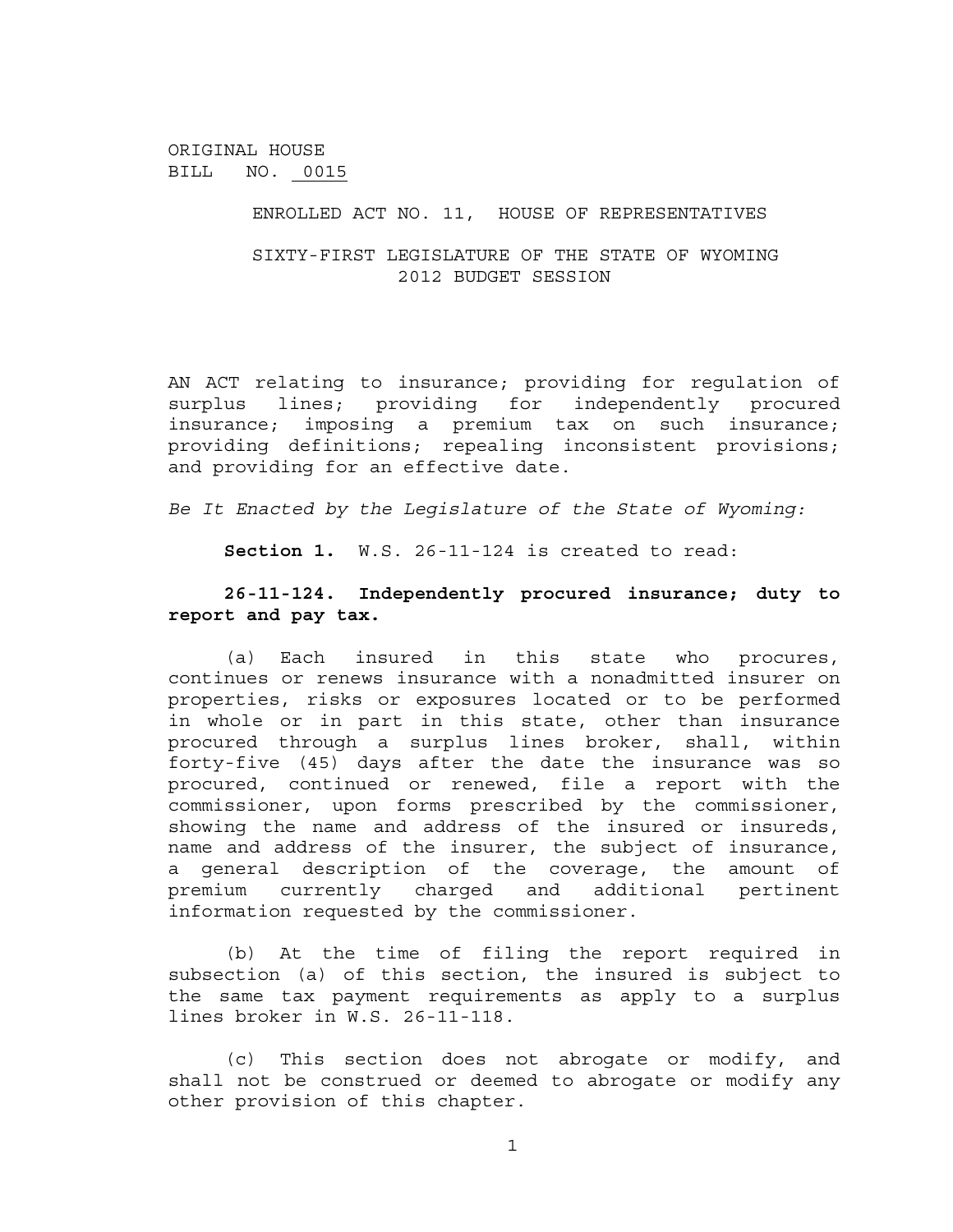ENROLLED ACT NO. 11, HOUSE OF REPRESENTATIVES

SIXTY-FIRST LEGISLATURE OF THE STATE OF WYOMING 2012 BUDGET SESSION

**Section 2.** W.S. 26-3-102(a)(iii), 26-9-201, 26-9-207(g), 26-9-230(a), 26-11-101, 26-11-102(a)(intro) and by creating new subsections (b) and (c),  $26-11-103(a)(iii)$ ,  $(iv)(A)(intro)$ , by creating a new subparagraph (C), (v) and by creating new paragraphs (viii) through  $(xxi)$ , 26-11-104(a)(intro), (ii), by creating new paragraphs (iv) through (vi) and by creating new subsections (b) and (c), 26-11-105, 26-11-106(a) and (b), 26-11-107(d) and by creating new subsections (e) through (g), 26-11-108(a), (b)(intro), (c), (e) and by creating a new subsection (f), 26-11-109, 26-11-110, 26-11-111, 26-11-112 by creating new subsections (f) through (n), 26-11-113(a)(intro) and by creating new paragraphs (iii) through  $(ix)$ , 26-11-116(a)(intro), (i), by creating new paragraphs (x) through (xiii) and (b), 26-11-117(a), (b)(intro), (ii), (iv), by creating new paragraphs (vi) and (vii) and by creating new subsections (c) and (d),  $26-11-118(c)$  (intro), (d) through (f) and by creating a new subsection (h), 26-11-119, 26-11-120(a) and 26-11-122 are amended to read:

#### **26-3-102. When certificate not required.**

(a) A certificate of authority is not required of an insurer for:

(iii) Transactions pursuant to surplus lines coverages lawfully written under chapter 11 of this code;

### **26-9-201. Purpose and scope.**

This chapter governs the qualifications and procedures for the licensing of insurance producers. This chapter does not apply to excess and surplus lines brokers licensed pursuant to W.S. 26-11-112 except as provided in W.S.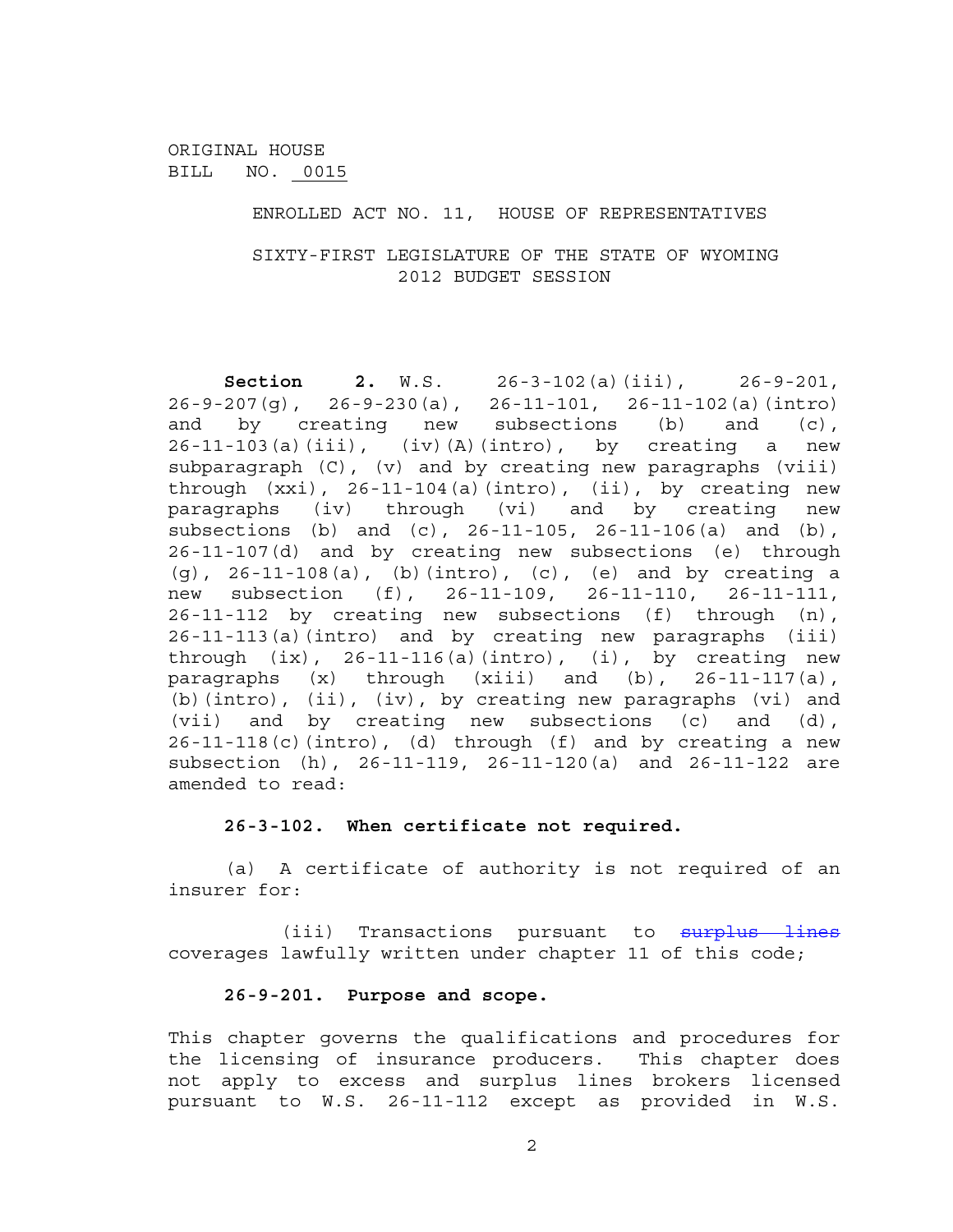ENROLLED ACT NO. 11, HOUSE OF REPRESENTATIVES

SIXTY-FIRST LEGISLATURE OF THE STATE OF WYOMING 2012 BUDGET SESSION

26-9-207(b), 26-9-207(c), and 26-9-207(g), 26-9-208 and 26-9-230 or as expressly provided in chapter 11 of this code.

#### **26-9-207. License.**

(g) The commissioner may contract with nongovernmental entities, including the National Association of Insurance Commissioners or any affiliates or subsidiaries that association oversees, to perform any ministerial functions, including the collection of fees, related to producer or surplus lines broker licensing that the commissioner and the nongovernmental entity may deem appropriate.

### **26-9-230. Service of process on nonresident producers.**

(a) Application for and acceptance of a license as a nonresident insurance producer or surplus lines broker constitutes irrevocable appointment of the commissioner as the attorney of the licensee for the acceptance of service of process issued in this state in any action or proceeding against the licensee arising out of the licensing or any transactions under the license.

#### CHAPTER 11 NONADMITTED INSURANCE

#### **26-11-101. Short title.**

This chapter constitutes and may be cited as the "Surplus Line Nonadmitted Insurance Law".

**26-11-102. Home state regulation of nonadmitted insurance; exemptions.**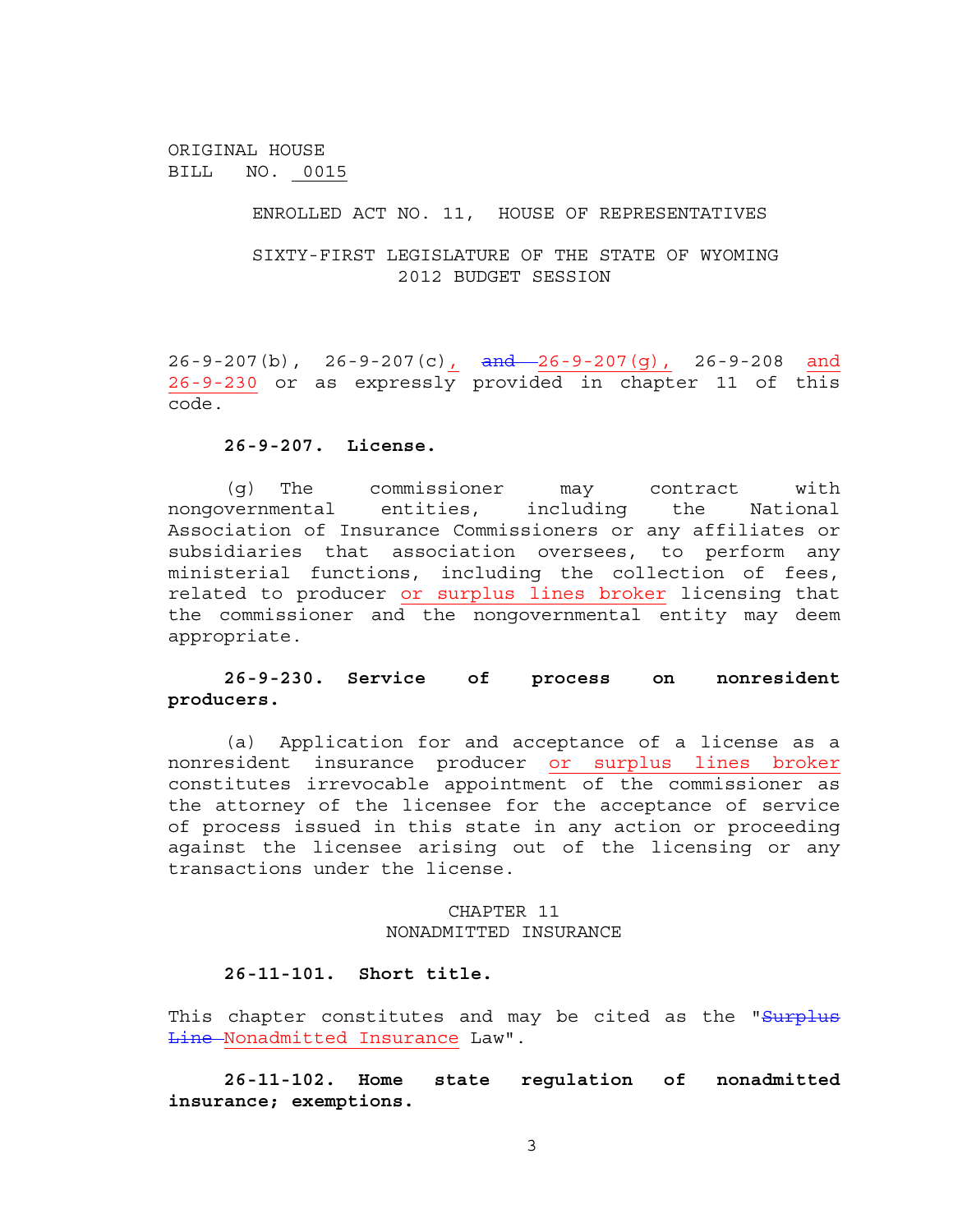ENROLLED ACT NO. 11, HOUSE OF REPRESENTATIVES

SIXTY-FIRST LEGISLATURE OF THE STATE OF WYOMING 2012 BUDGET SESSION

(a) This chapter does not apply to reinsurance or to the following insurances when placed by licensed agents or surplus line brokers of this state or when procured directly by an insured from a nonadmitted insurer:

(b) The placement of nonadmitted insurance shall be subject to the statutory and regulatory requirements solely of the insured's home state.

(c) This section shall not be construed to preempt any state law, rule or regulation that restricts the placement of workers' compensation insurance or excess insurance for self-funded workers' compensation plans with a nonadmitted insurer.

### **26-11-103. Definitions.**

(a) As used in this chapter:

(iii) "Export" means to place in an unauthorized insurer under this surplus line law insurance covering a subject of insurance resident, located or to be performed in Wyoming surplus lines insurance with a nonadmitted insurer;

(iv) "Home state" means as follows:

(A) Except as provided in subparagraph subparagraphs (B) and (C) of this paragraph, "home state" means, with respect to an insured:

(C) When a group policyholder pays one hundred percent (100%) of the premium from its own funds, the term "home state" means the home state, as determined pursuant to subparagraph (A) of this paragraph, of the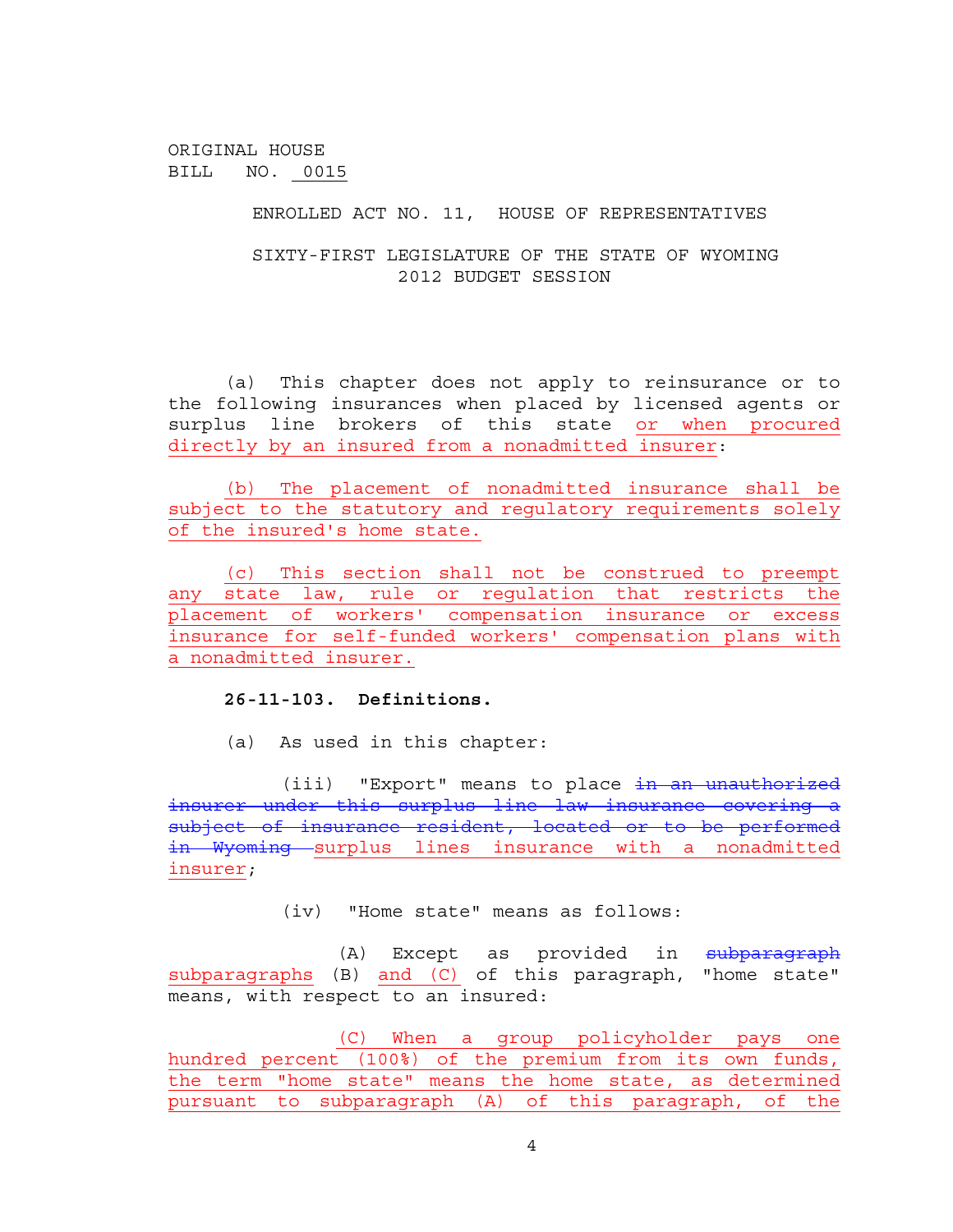ENROLLED ACT NO. 11, HOUSE OF REPRESENTATIVES

SIXTY-FIRST LEGISLATURE OF THE STATE OF WYOMING 2012 BUDGET SESSION

group policyholder. When a group policyholder does not pay one hundred percent (100%) of the premium from its own funds, the term "home state" means the home state, as determined pursuant to subparagraph (A) of this paragraph, of the group member.

(v) "Nonadmitted insurance" means any property and casualty insurance not licensed to do the business of insurance in this state permitted to be placed directly or through a surplus lines broker with a nonadmitted insurer eligible to accept the insurance;

(viii) "Affiliate" means with respect to an insured, any entity that controls, is controlled by or is under common control with the insured;

(ix) "Affiliated group" means any group of entities that are all affiliated;

(x) "Business entity" means a corporation, association, partnership, limited liability company, limited liability partnership or any other legal entity;

(xi) "Control" means an entity has "control" over another entity if:

(A) The entity directly or indirectly or acting through one (1) or more other persons owns, controls or has the power to vote twenty-five percent (25%) or more of any class of voting securities of the entity; or

(B) The entity controls in any manner the election of a majority of directors or trustees of the other entity.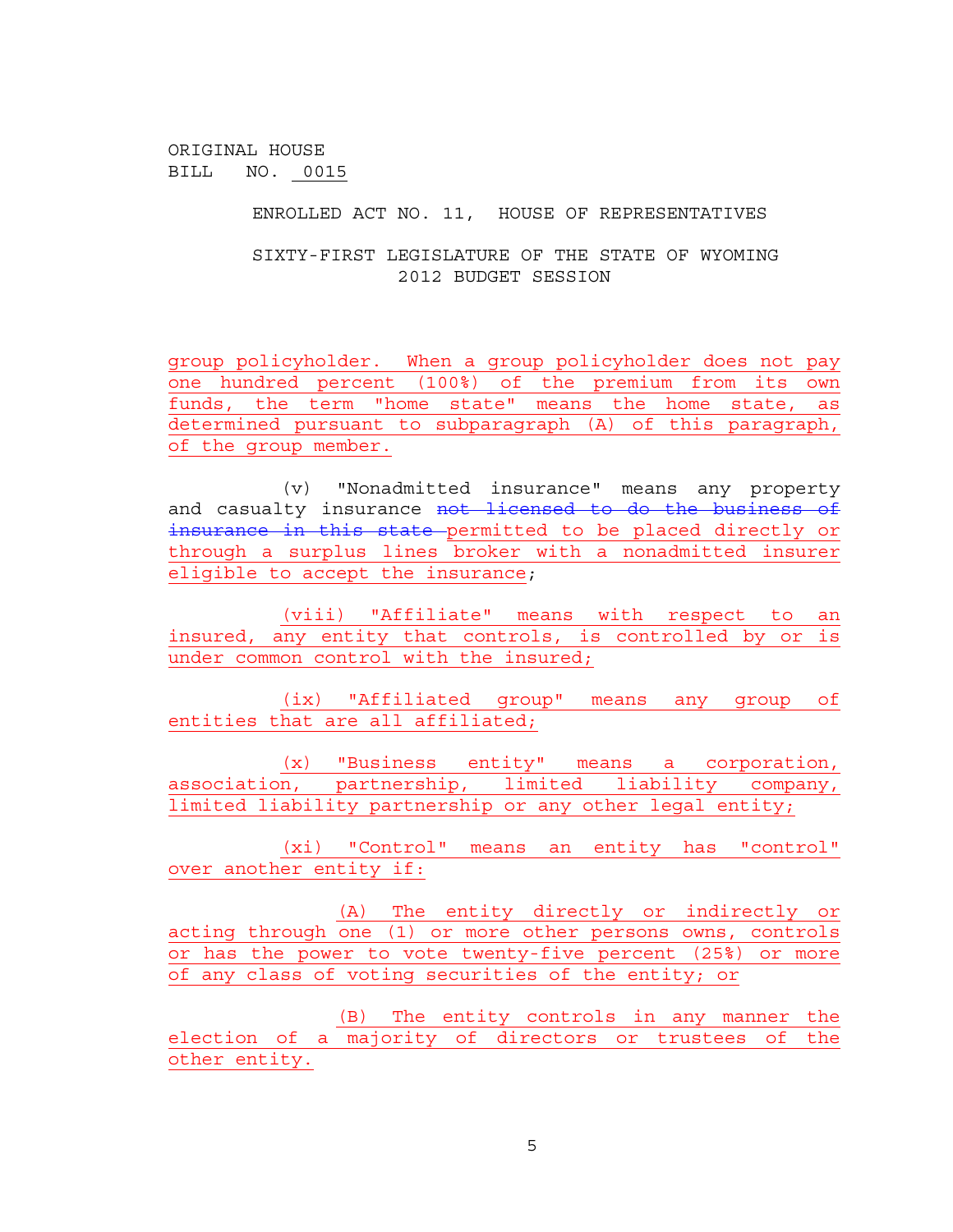ENROLLED ACT NO. 11, HOUSE OF REPRESENTATIVES

SIXTY-FIRST LEGISLATURE OF THE STATE OF WYOMING 2012 BUDGET SESSION

(xii) "Independently procured insurance" means insurance procured directly by an insured from an eligible nonadmitted insurer;

(xiii) "Kind of insurance" means one (1) of the types of insurance required to be reported in the annual statement which is filed with the commissioner by admitted insurers;

(xiv) "Nonadmitted insurer" means with respect to a state, an insurer not licensed to engage in the business of insurance in the state, but does not include a risk retention group as that term is defined in section  $2(a)(4)$  of the Liability Risk Retention Act of 1986, 15 U.S.C. 3901(a)(4);

(xv) "Premium tax" means with respect to surplus lines or independently procured insurance coverage, any tax, fee, assessment or other charge imposed by a government entity directly or indirectly based on any payment made as consideration for an insurance contract for such insurance, including premium deposits, assessments, registration fees and any other compensation given in consideration for a contract of insurance;

(xvi) "Principal place of business" means with respect to determining the home state of the insured:

(A) The state where the insured maintains its headquarters and where the insured's high-level officers direct, control and coordinate the business' activities;

(B) If the insured's high-level officers direct, control and coordinate the business' activities in more than one (1) state, the state in which the greatest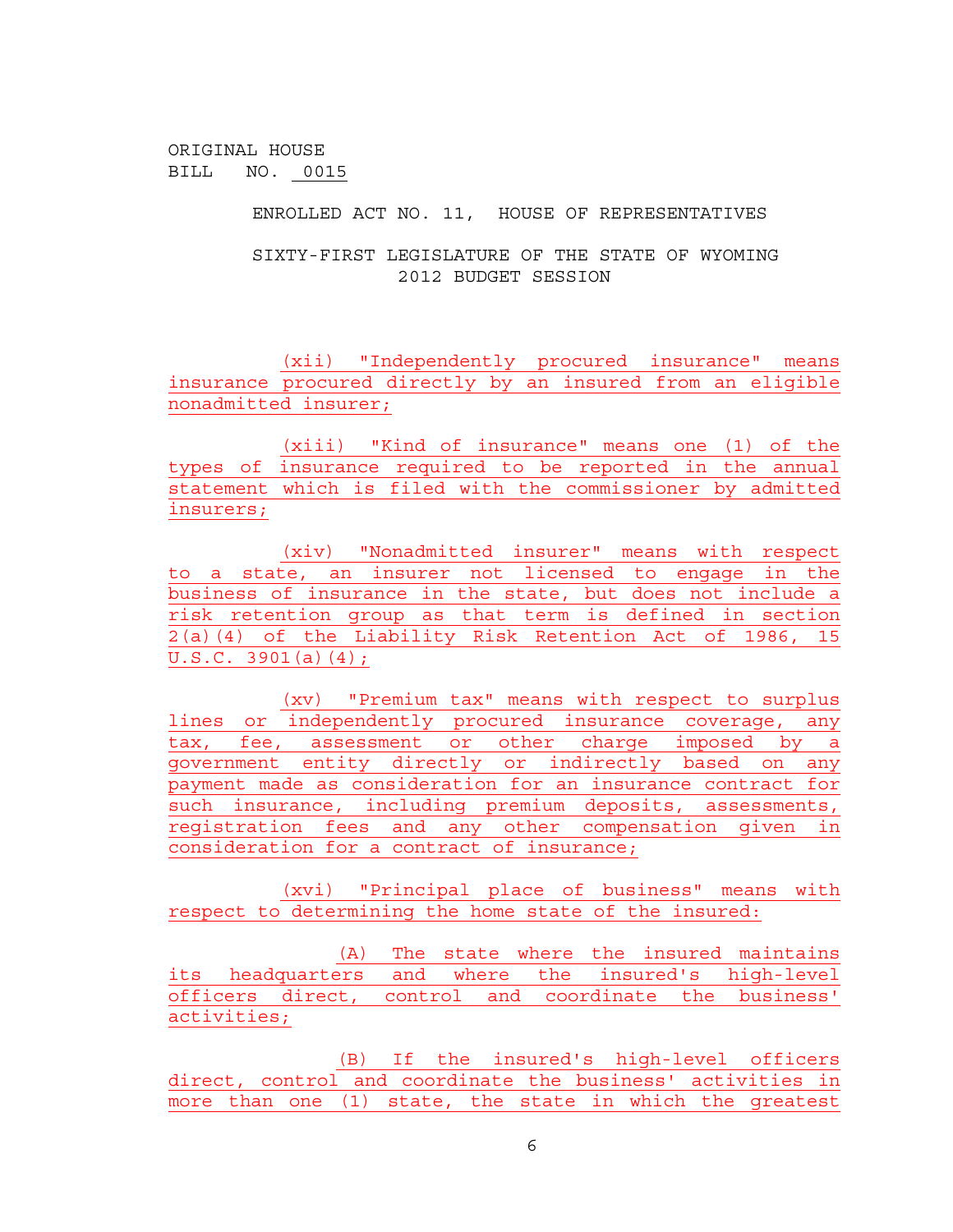ENROLLED ACT NO. 11, HOUSE OF REPRESENTATIVES

SIXTY-FIRST LEGISLATURE OF THE STATE OF WYOMING 2012 BUDGET SESSION

percentage of the insured's taxable premium for that insurance contract is allocated; or

(C) If the insured maintains its headquarters or the insured's high-level officers direct, control and coordinate the business activities outside of any state, the state to which the greatest percentage of the insured's taxable premium for that insurance contract is allocated.

(xvii) "Principal place of residence" means with respect to determining the home state of the insured:

(A) The state where the insured resides for the greatest number of days during a calendar year; or

(B) If the insured's principal residence is located outside any state, the state to which the greatest percentage of the insured's taxable premium for that insurance contract is allocated.

(xvii) "Qualified risk manager" means with respect to a policyholder of commercial insurance, a person who meets all of the requirements set forth by department rule and regulation, which requirements shall be in compliance with the Nonadmitted and Reinsurance Reform Act of 2010;

(xix) "Surplus lines broker" means an individual or business entity which is licensed in a state to sell, solicit or negotiate insurance on properties, risks or exposures located or to be performed in a state with nonadmitted insurers;

(xx) "Type of insurance" means coverage afforded under the particular policy that is being placed;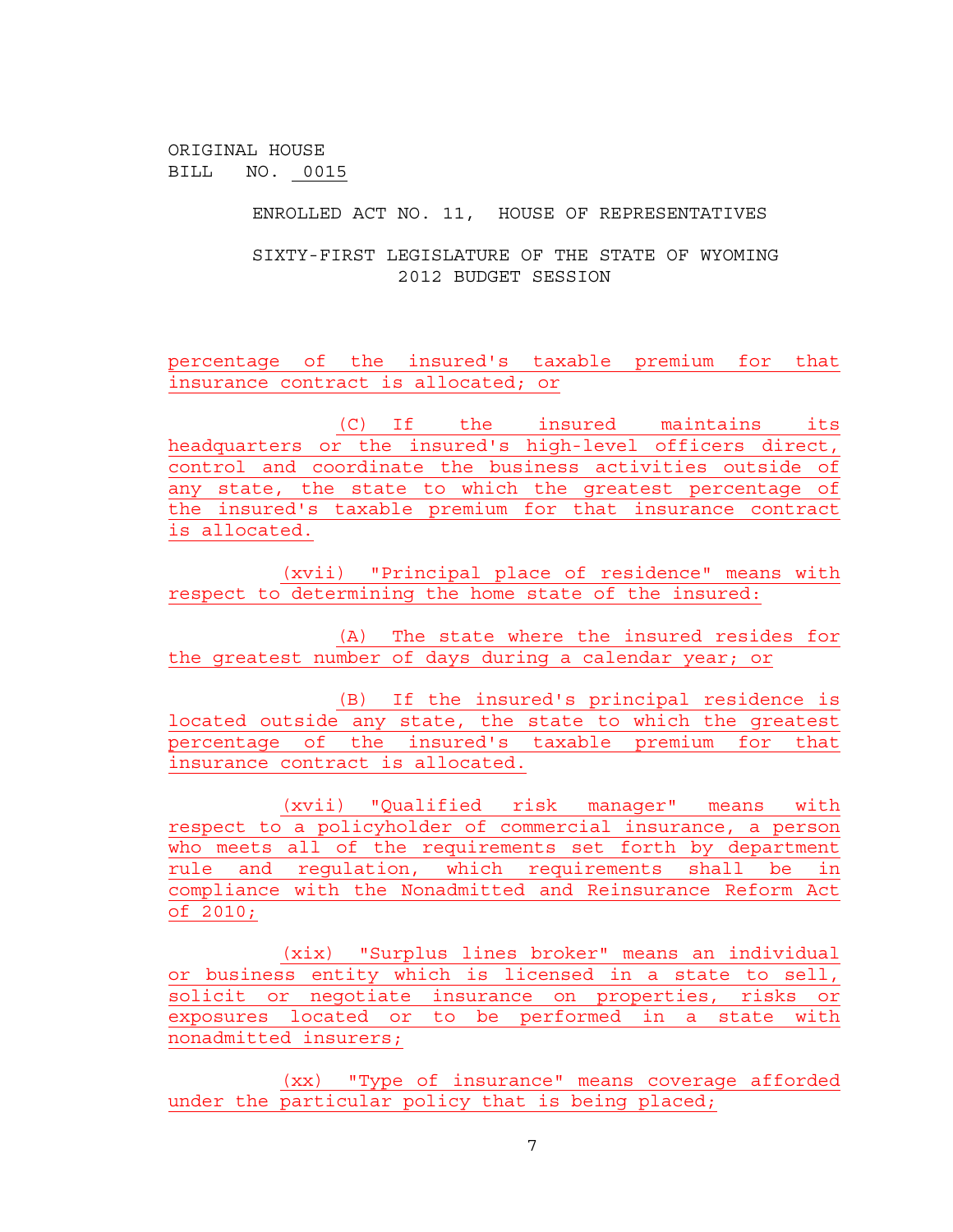ENROLLED ACT NO. 11, HOUSE OF REPRESENTATIVES

SIXTY-FIRST LEGISLATURE OF THE STATE OF WYOMING 2012 BUDGET SESSION

(xxi) "Wet marine and transportation insurance" means:

(A) Insurance upon vessels, crafts, hulls and other interests in them or with relation to them;

(B) Insurance of marine builder's risks, marine war risks and contracts of marine protection and indemnity insurance;

(C) Insurance of freight and disbursements pertaining to a subject of insurance within the scope of this subsection; and

(D) Insurance of personal property and interests therein, in the course of exportation from or importation into any country, or in the course of transportation coastwise or on inland waters, including transportation by land, water or air from point of origin to final destination, in connection with any and all risks or perils of navigation, transit or transportation, and while being prepared for and while awaiting shipment, and during any incidental delays, transshipment or reshipment, provided, however, that insurance of personal property and interests therein shall not be considered wet marine and transportation insurance if the property has:

(I) Been transported solely by land;

(II) Reached its final destination as specified in the bill of lading or other shipping document; or

(III) The insured no longer has an insurable interest in the property.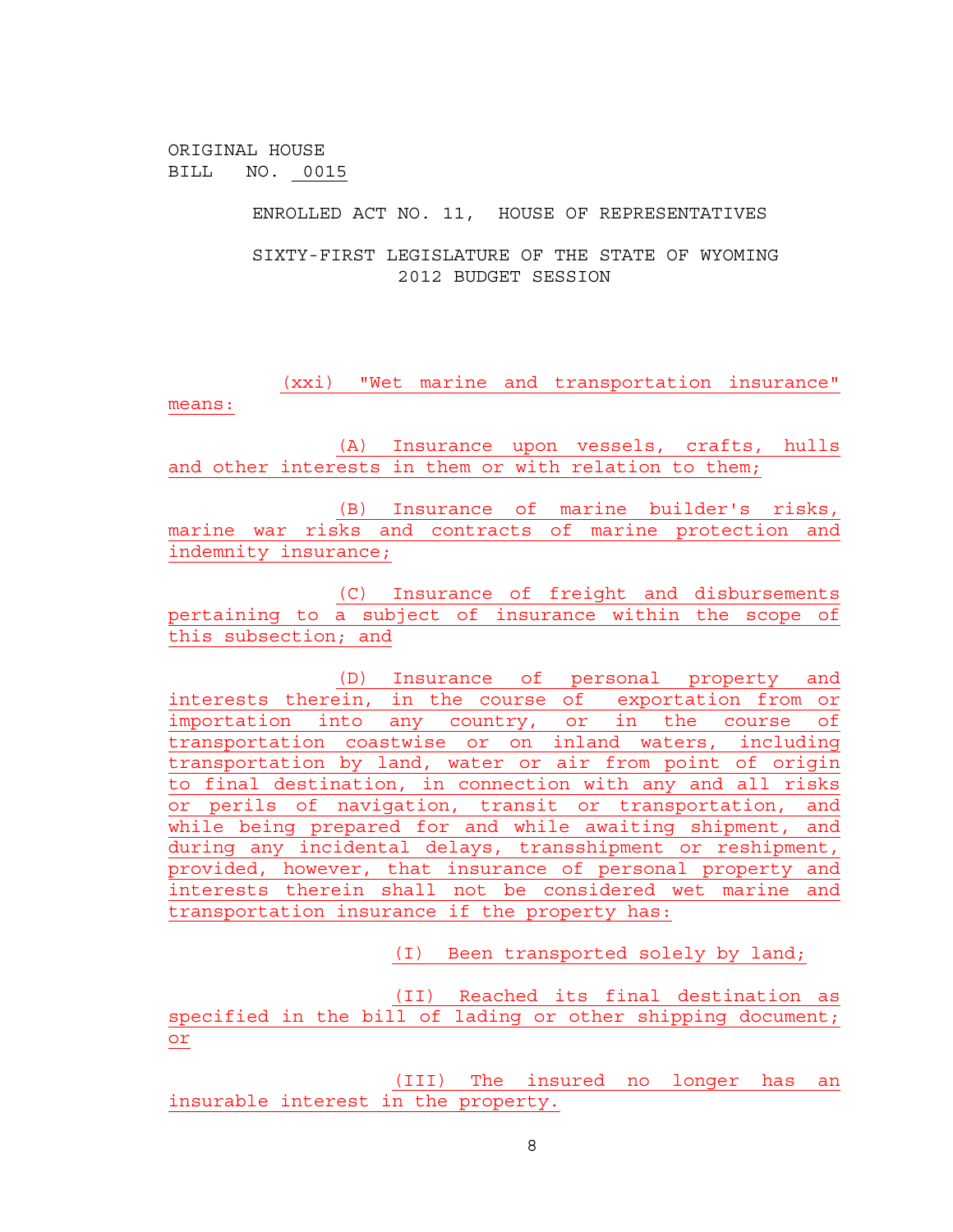ENROLLED ACT NO. 11, HOUSE OF REPRESENTATIVES

SIXTY-FIRST LEGISLATURE OF THE STATE OF WYOMING 2012 BUDGET SESSION

### **26-11-104. Conditions for export.**

(a) If certain insurance coverages cannot be procured from authorized insurers, those coverages, designated in this chapter as "surplus lines", may be procured from unauthorized nonadmitted insurers, subject to the following conditions:

(ii) The full amount of insurance required is not procurable, after diligent effort has been made to do so, from among the insurers authorized to transact and actually writing that kind and class of insurance in this state, and the amount of insurance exported shall be only the excess over the amount procurable from authorized insurers. The surplus lines broker shall verify that a properly conducted diligent effort search was performed and documented as prescribed by the commissioner;

(iv) The insurer is an eligible nonadmitted insurer;

(v) The insurer is authorized to write the kind of insurance in its domiciliary jurisdiction;

(vi) All other requirements of this chapter are met.

(b) A surplus lines broker is not required to make a diligent effort search to determine whether the full amount or type of insurance can be obtained from admitted insurers when the broker is seeking to procure or place nonadmitted insurance for an exempt commercial purchaser provided:

(i) The broker procuring or placing the surplus lines insurance has disclosed to the exempt commercial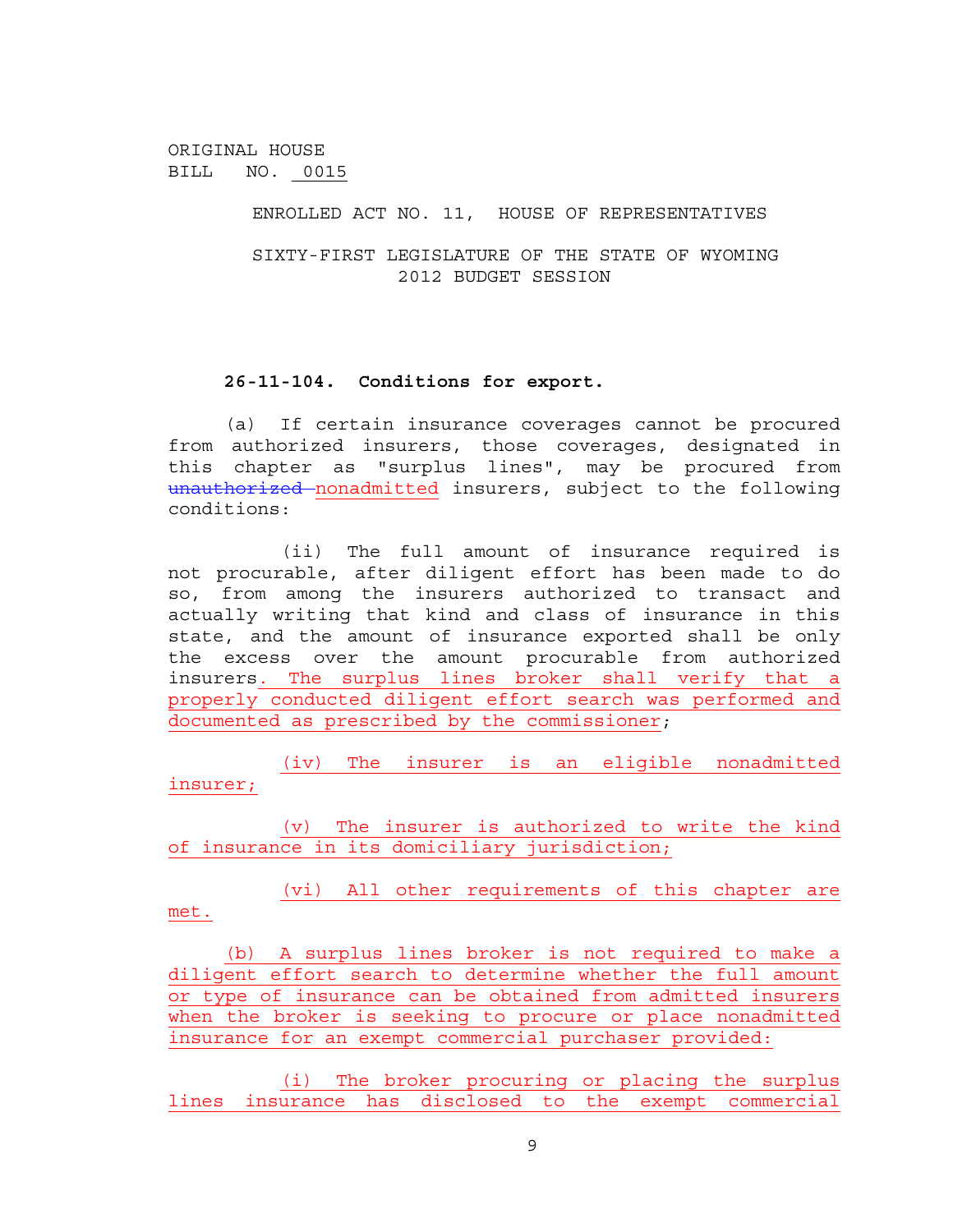ENROLLED ACT NO. 11, HOUSE OF REPRESENTATIVES

SIXTY-FIRST LEGISLATURE OF THE STATE OF WYOMING 2012 BUDGET SESSION

purchaser that such insurance may or may not be available from the admitted market that may provide greater protection with more regulatory oversight; and

(ii) The exempt commercial purchaser has subsequently requested in writing for the broker to procure or place such insurance from a nonadmitted insurer.

(c) For purposes of this section, the term "exempt commercial purchaser" means any person purchasing commercial insurance that, at the time of placement, meets the following requirements:

(i) The person employs or retains a qualified risk manager to negotiate insurance coverage;

(ii) The person has paid aggregate nationwide commercial property and casualty insurance premiums in excess of one hundred thousand dollars (\$100,000.00) in the immediately preceding twelve (12) months;

(iii) The person meets at least one (1) of the following criteria:

(A) The person possesses a net worth in excess of twenty million dollars (\$20,000,000.00) as adjusted pursuant to paragraph (iv) of this subsection;

(B) The person generates annual revenues in excess of fifty million dollars (\$50,000,000.00) as adjusted pursuant to paragraph (iv) of this subsection;

(C) The person employs more than five hundred (500) full-time or full-time equivalent employees per individual insured or is a member of an affiliated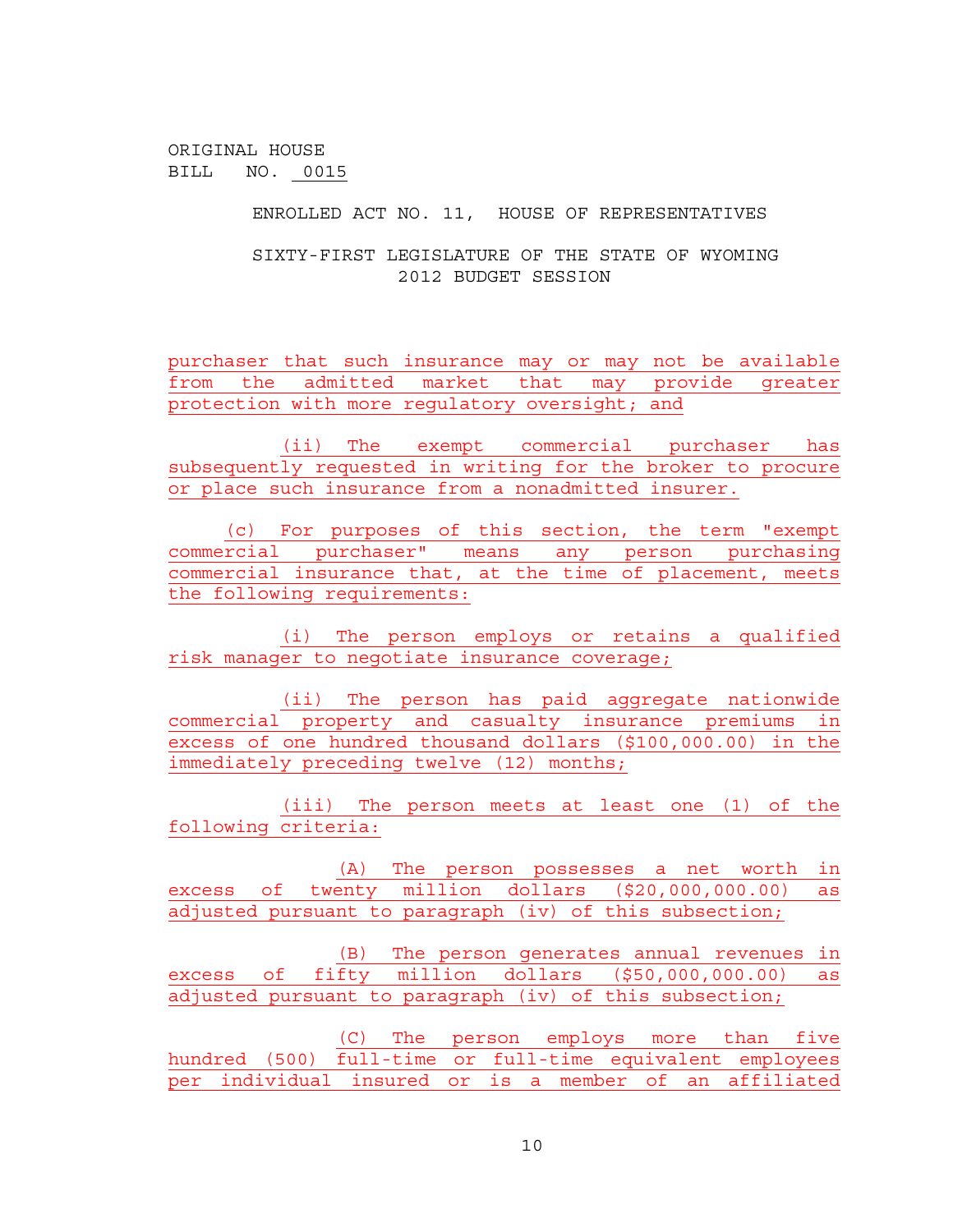ENROLLED ACT NO. 11, HOUSE OF REPRESENTATIVES

SIXTY-FIRST LEGISLATURE OF THE STATE OF WYOMING 2012 BUDGET SESSION

group employing more than one thousand (1,000) employees in the aggregate;

(D) The person is a not-for-profit organization or public entity generating annual budgeted expenditures of at least thirty million dollars (\$30,000,000.00) as adjusted pursuant to paragraph (iv) of this subsection;

(E) The person is a municipality with a population in excess of fifty thousand (50,000) individuals.

(iv) Effective on January 1, 2015 and every five (5) years thereafter, the amounts in subparagraphs (A), (B) and (D) of paragraph (iii) of this subsection shall be adjusted to reflect the percentage change for such five (5) year period in the consumer price index for all urban consumers published by the bureau of labor statistics of the United States department of labor.

**26-11-105. Surplus lines transaction report.** 

(a) At the time of effecting Within forty-five (45) days after placing any surplus line insurance the for an insured whose home state is this state, each surplus lines broker shall execute an affidavit in a form the commissioner prescribes or accepts, setting forth facts from which it can be determined whether the insurance is eligible for export under W.S. 26-11-104. The broker shall file this affidavit with the commissioner within thirty (30) days after the insurance is effected. and file a report regarding the insurance coverage which shall be kept confidential by the commissioner, including the following:

(i) The name and address of the insured;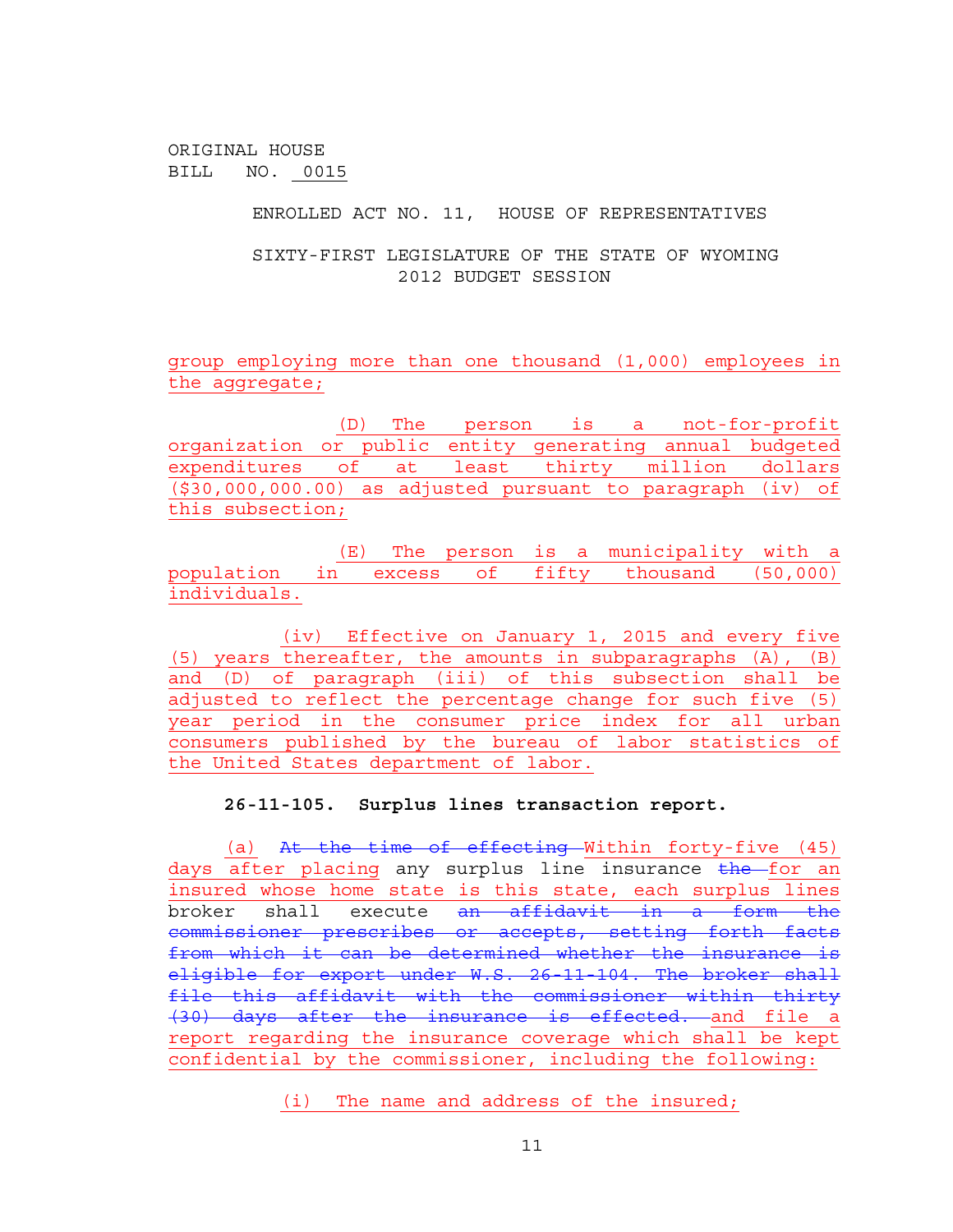ENROLLED ACT NO. 11, HOUSE OF REPRESENTATIVES

SIXTY-FIRST LEGISLATURE OF THE STATE OF WYOMING 2012 BUDGET SESSION

(ii) The identity of the insurer or insurers;

(iii) A description of the subject and location of the risk;

(iv) The amount of premium charged for the insurance;

(v) Tax allocation information detailing the portion of the premium attributable to properties, risks or exposures located in each state; and

(vi) Any other information as may be required by the commissioner.

(b) The report shall be on forms prescribed by the commissioner.

## **26-11-106. Open lines for export.**

(a) The commissioner, by order, may declare eligible for export generally and without compliance with W.S.  $26-11-104(a)(i)$  and  $26-11-105-26-11-104(a)(ii)$  and (iii), any class of insurance coverage or risk for which he finds, after a hearing of which notice is given to each insurer authorized to transact those classes in this state, that there is not a reasonable or adequate market among authorized insurers either as to acceptance of the risk, contract terms, premium or premium rate. The order shall continue in effect during the existence of the conditions upon which predicated, but subject to the commissioner's earlier termination.

(b) The broker shall file with or as directed by the commissioner a memorandum report as to each coverage he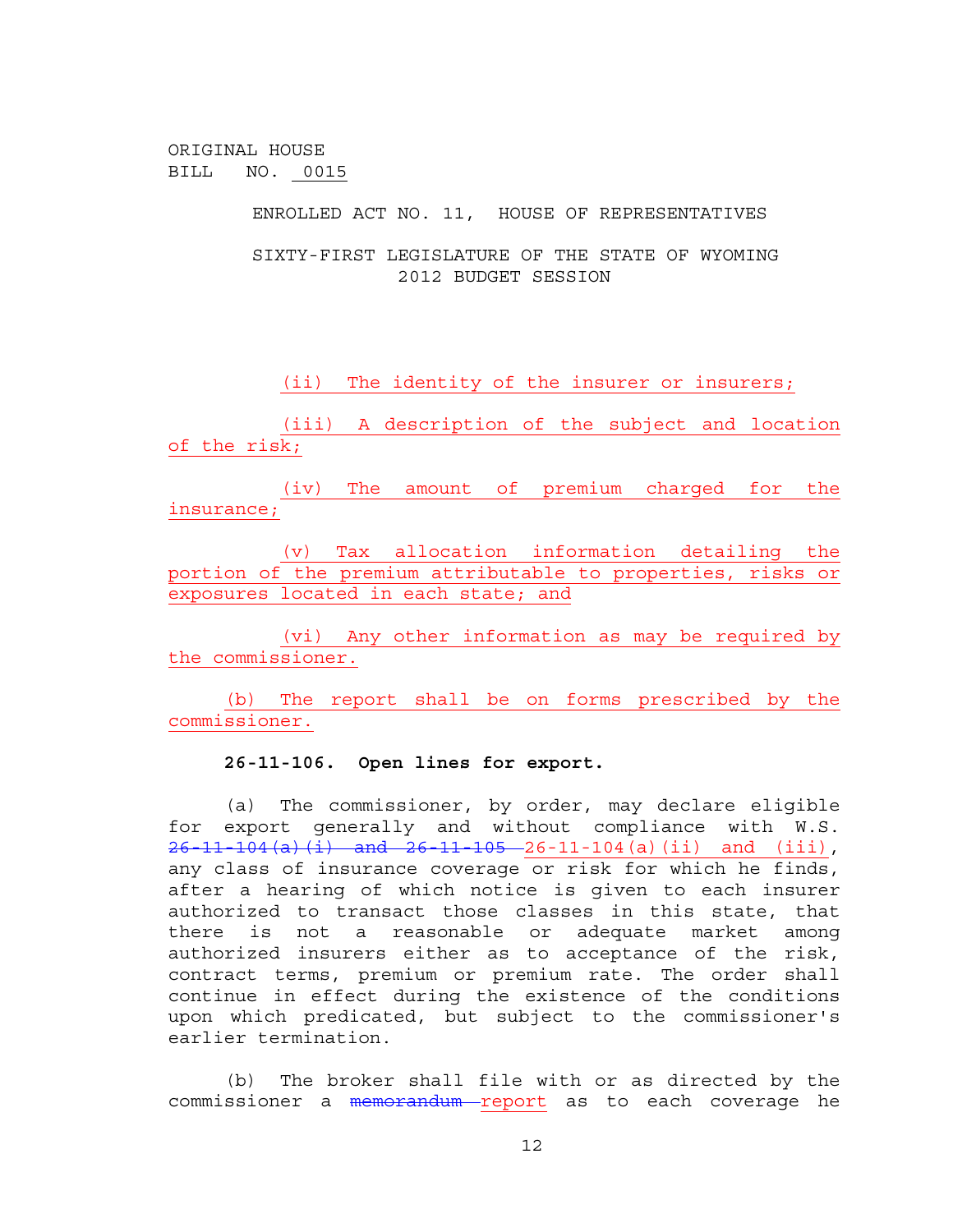#### ENROLLED ACT NO. 11, HOUSE OF REPRESENTATIVES

SIXTY-FIRST LEGISLATURE OF THE STATE OF WYOMING 2012 BUDGET SESSION

places in an unauthorized a nonadmitted insurer, in such form and context as the commissioner requires for the identification of the coverage and determination of the tax payable to the state. relative thereto.

### **26-11-107. Requirements for eligible nonadmitted insurers; publication of eligible insurers.**

(d) The commissioner from time to time may publish a list of all surplus lines insurers he deems eligible currently and shall mail a copy of the list to each broker at his office last of record with the commissioner. This subsection does not obligate the commissioner to determine the actual financial condition or claims practices of any unauthorized nonadmitted insurer. The status of eligibility, if granted by the commissioner, indicates only that the insurer appears to be sound financially and to have satisfactory claims practices, and that the commissioner has no credible evidence to the contrary. While any such list is in effect the broker shall restrict to the insurers listed all surplus line business he places.

(e) A surplus lines broker shall not place coverage with a nonadmitted insurer unless, at the time of placement, the surplus lines broker has determined that the nonadmitted insurer is eligible under this section.

(f) A nonadmitted insurer eligible to place surplus lines insurance or independently procured insurance shall:

(i) Be authorized to write the kind of insurance in its domiciliary jurisdiction;

(ii) Have established satisfactory evidence of good repute and financial integrity; and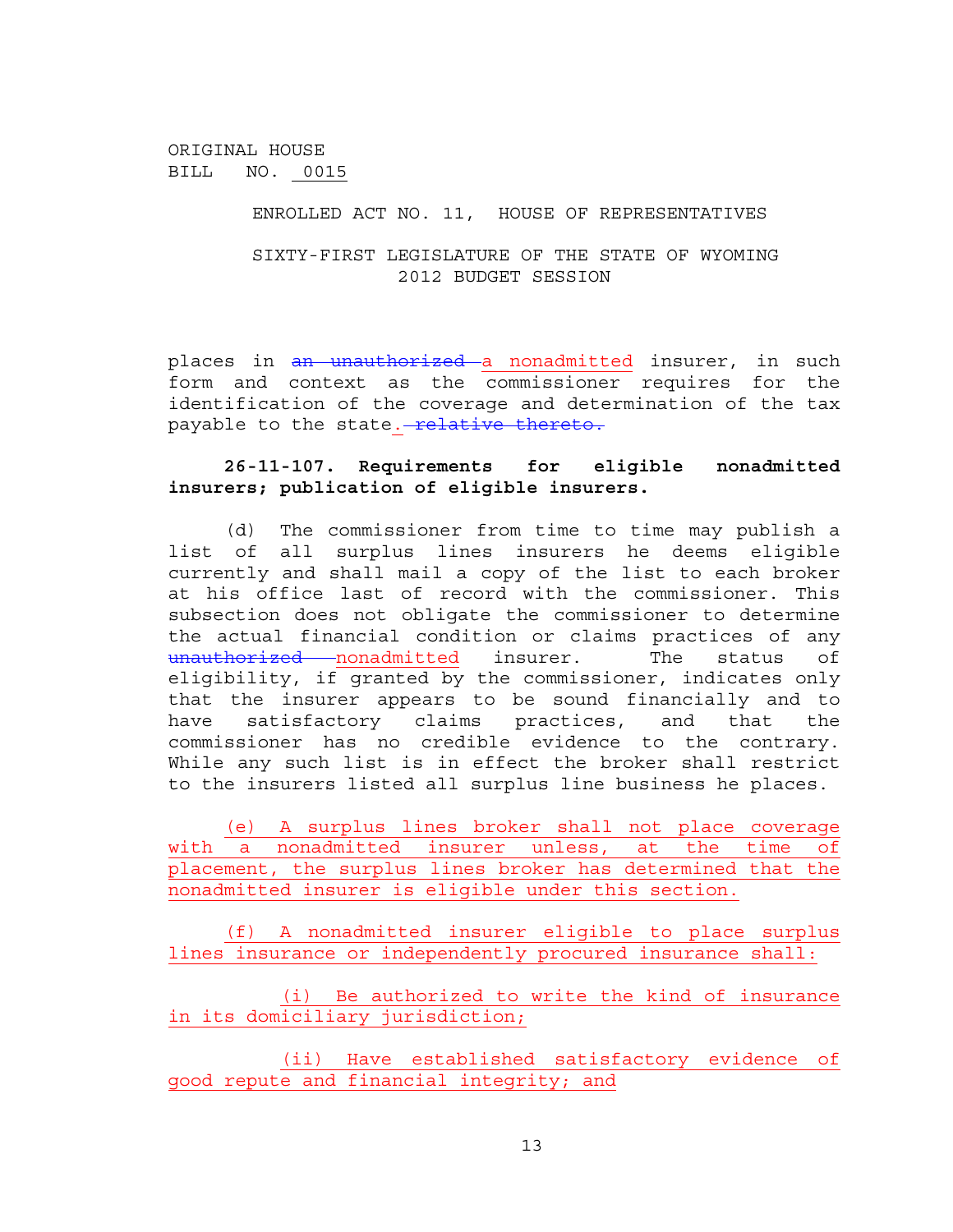ENROLLED ACT NO. 11, HOUSE OF REPRESENTATIVES

SIXTY-FIRST LEGISLATURE OF THE STATE OF WYOMING 2012 BUDGET SESSION

(iii) Be qualified under one (1) of the following subparagraphs:

(A) Have capital and surplus or its equivalent under the laws of its domiciliary jurisdiction which equals the greater of:

(I) The minimum capital and surplus requirements under the law of this state; or

(II) Fifteen million dollars (\$15,000,000.00).

(B) The requirements of subparagraph (A) of this paragraph may be satisfied by an insurer's possessing less than the minimum capital and surplus upon an affirmative finding of acceptability by the commissioner. The finding shall be based upon such factors as quality of management, capital and surplus of any parent company, company underwriting profit and investment income trends, market availability and company record and reputation within the industry. In no event shall the commissioner make an affirmative finding of acceptability when the nonadmitted insurer's capital and surplus is less than four million five hundred thousand dollars (\$4,500,000.00);

(iv) For an insurer not domiciled in the United States or its territories, the insurer is listed on the quarterly listing of alien insurers maintained by the NAIC international insurers department.

(g) The commissioner is authorized to enter into a cooperative agreement or interstate agreement or compact to establish additional and alternative nationwide uniform eligibility requirements that shall be applicable to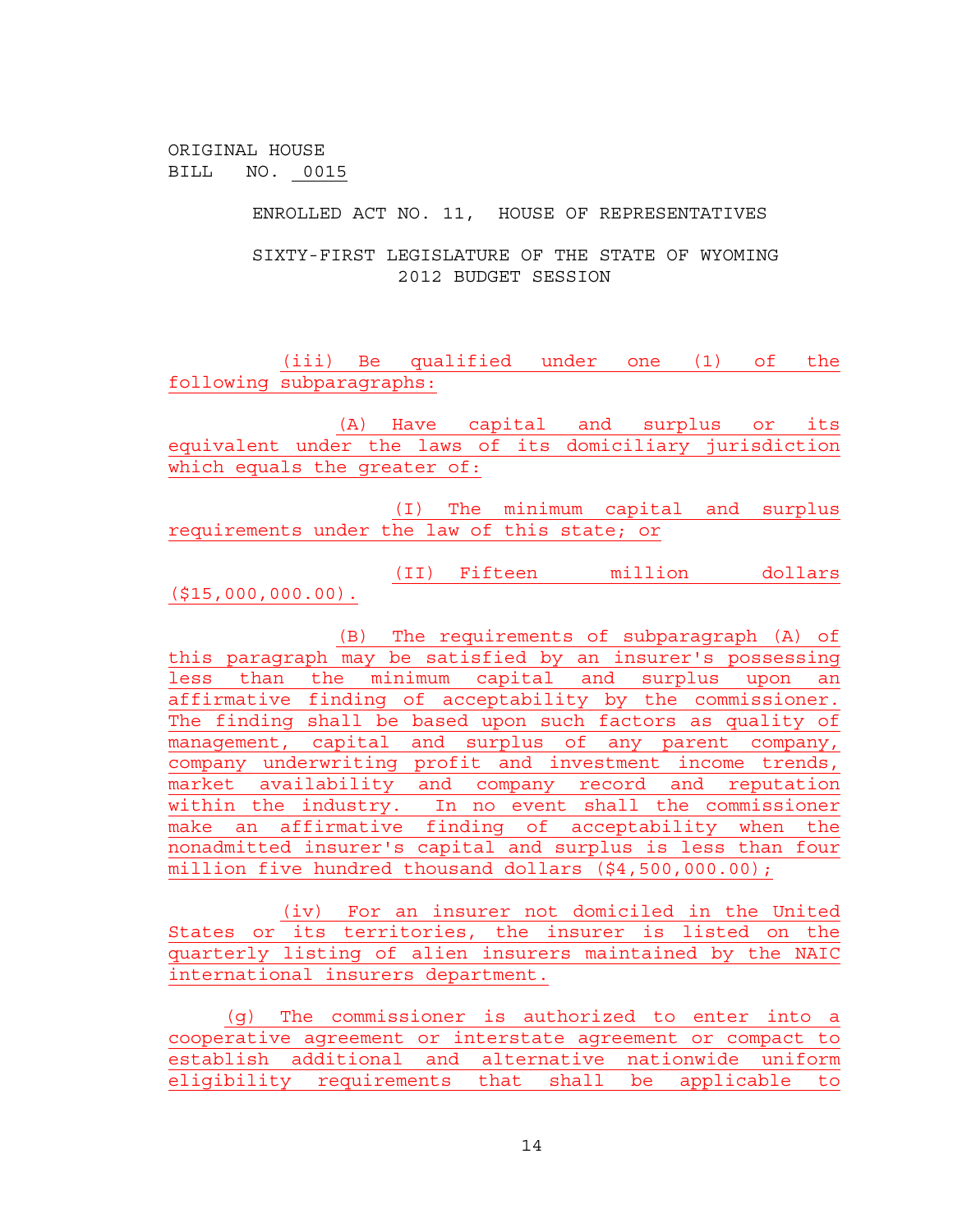### ENROLLED ACT NO. 11, HOUSE OF REPRESENTATIVES

SIXTY-FIRST LEGISLATURE OF THE STATE OF WYOMING 2012 BUDGET SESSION

nonadmitted insurers domiciled in another state or territory of the United States.

#### **26-11-108. Evidence of surplus lines insurance.**

(a) Upon placing  $a$  surplus  $\frac{1}{1}$ ine coverage lines insurance coverage, the surplus lines broker shall promptly issue and deliver to the insured or the producer the policy, or if the policy is not then available, a certificate as described in subsection (f) of this section, cover note, binder or other evidence of the insurance. consisting either of the policy as issued by the insurer, or, if the policy is not then available, the surplus line broker's certificate. The certificate described in subsection (f) of this section, cover note, binder or other evidence of insurance shall be executed by the broker and shall show the description and location of the subject of the insurance, coverage coverages including any material limitations other than those in standard forms, conditions and term a general description of the coverages of the insurance, the premium and rate charged, taxes to be collected from the insured, and the name and address of the insured and surplus lines insurer. If more than one (1) insurer assumes the direct risk, the certificate shall state the name and address of each insurer and the or insurers and the proportion of the entire direct-risk each assumes assumed by each and the name and license number of the surplus lines broker.

(b) No broker shall issue or deliver any certificate or any cover note evidence of insurance or purport to insure or represent that insurance will be or has been granted written by any unauthorized nonadmitted insurer, unless <del>he </del>the broker has: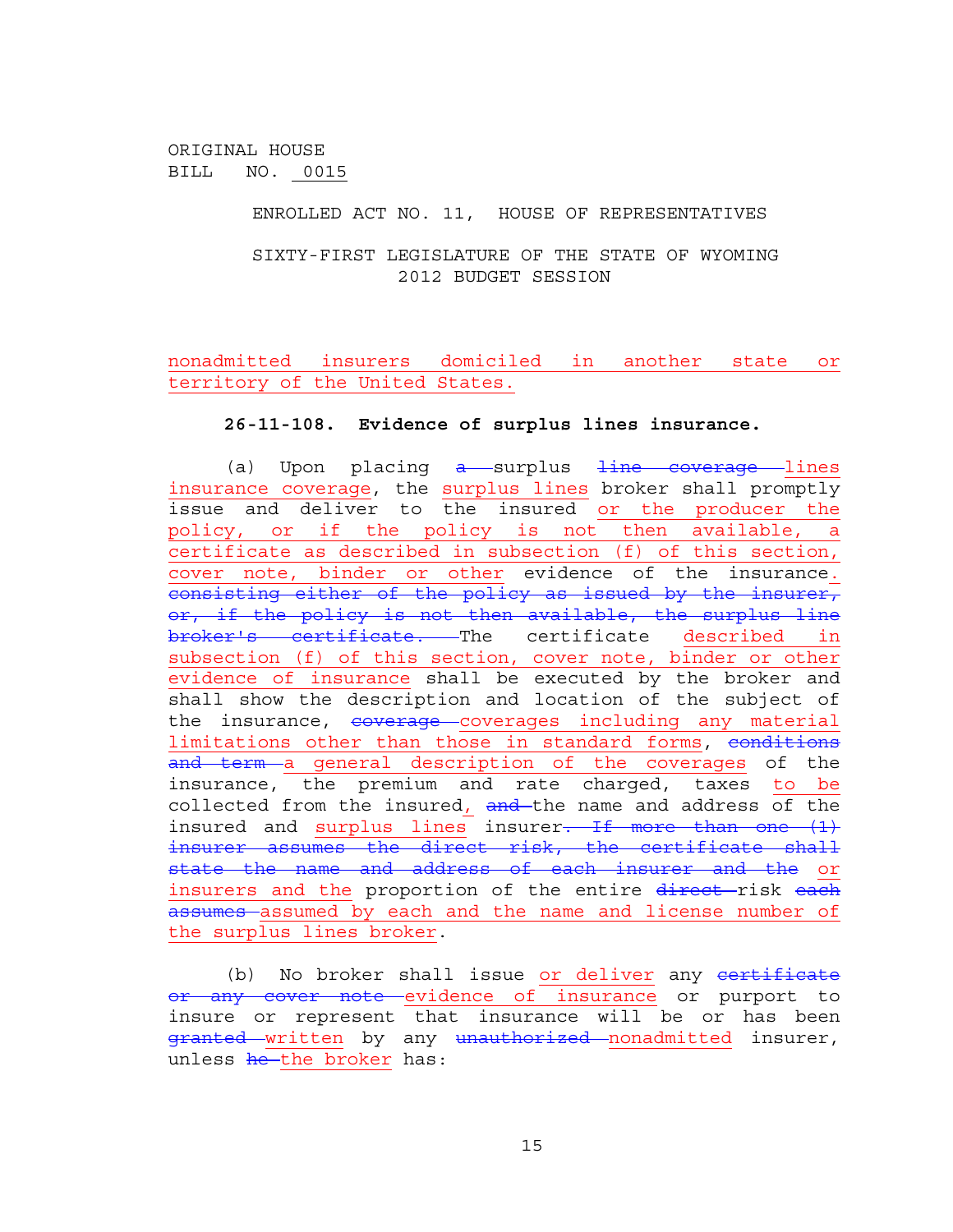ENROLLED ACT NO. 11, HOUSE OF REPRESENTATIVES

SIXTY-FIRST LEGISLATURE OF THE STATE OF WYOMING 2012 BUDGET SESSION

(c) If after the issuance and delivery of any eertificate evidence of insurance there is any change as to the insurer's identity, or the proportion of the direct risk an assumed by any insurer assumes as stated in the broker's original certificate, or in any other material respect change in coverage as to stated in the surplus lines broker's original evidence of insurance evidenced by the certificate or in any other material as to the insurance coverage so evidenced, the surplus lines broker shall promptly issue and deliver to the insured a or the original producer an appropriate substitute certificate for, or endorsement of the original document, accurately showing the current status of the coverage and the insurers responsible thereunder for the coverage.

(e) Any surplus  $\frac{1}{2}$  ines broker who knowingly or negligently issues a false certificate or other evidence of insurance, or who fails promptly to notify the insured of any material change with respect to the insurance by delivery to the insured of a substitute certificate, cover note, binder or other evidence of insurance as provided in subsection (c) of this section, upon conviction, is subject to the penalty provided by W.S. 26-1-107 or to any greater applicable penalty otherwise provided by law.

(f) As soon as reasonably possible after the placement of the insurance, the surplus lines broker shall deliver a copy of the policy or, if not available, a certificate of insurance to the insured or producer to replace any evidence of insurance previously issued. Each certificate or policy of insurance shall contain or have attached a complete record of all policy insuring agreements, conditions, exclusions, clauses, endorsements or any other material facts that would regularly be included in the policy.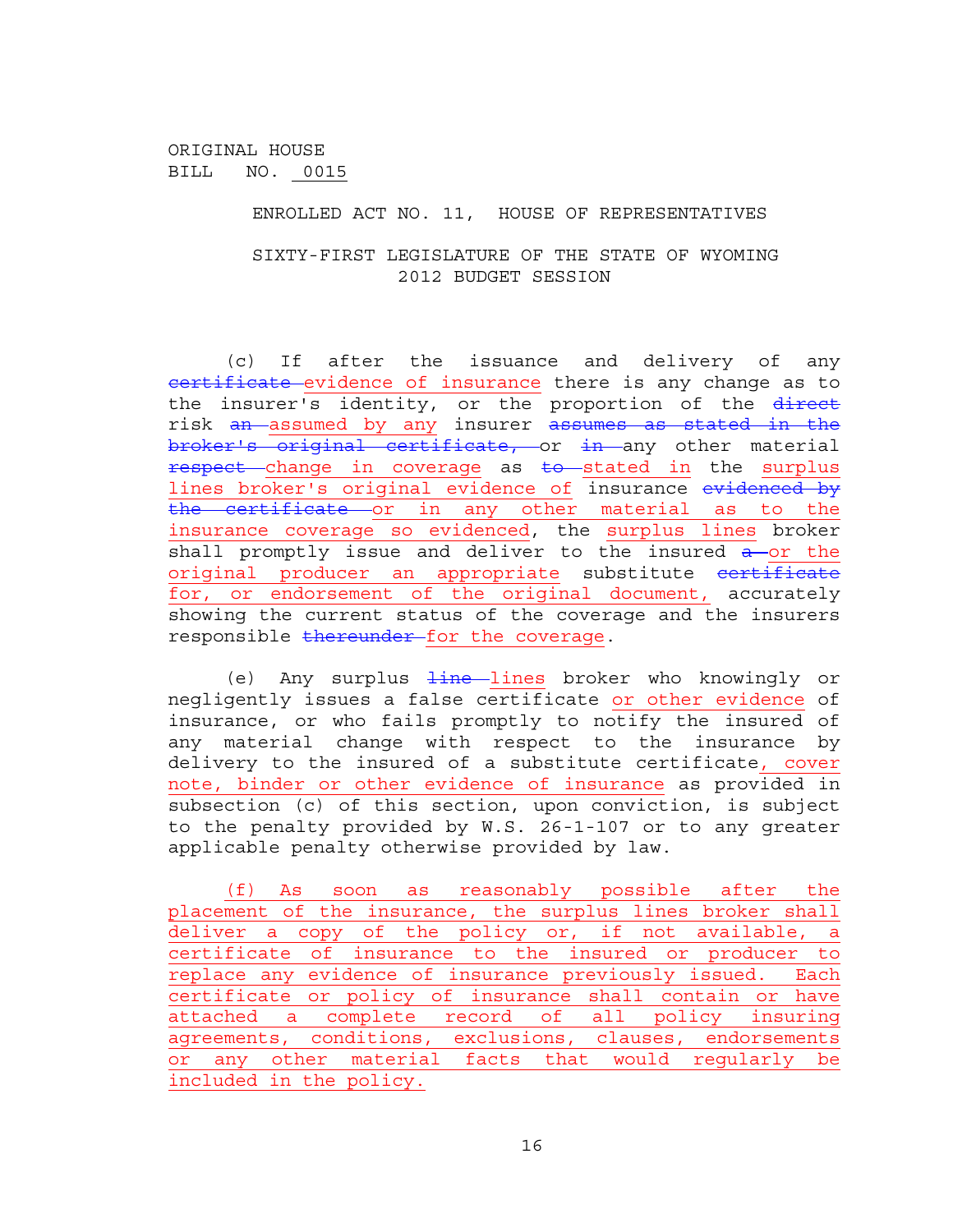ENROLLED ACT NO. 11, HOUSE OF REPRESENTATIVES

SIXTY-FIRST LEGISLATURE OF THE STATE OF WYOMING 2012 BUDGET SESSION

# **26-11-109. Endorsement of contract; duty to notify insured.**

(a) Any insurance contract procured and delivered as a surplus <del>line l</del>ines coverage pursuant to this chapter shall have stamped or printed upon it, initialed by or bearing the name in at least ten (10) point bold type font, the name and address of the surplus line broker who procured  $\frac{1}{1}$  the coverage, and the following: "This insurance contract is issued pursuant to the Wyoming Insurance Laws by an insurer neither licensed by nor under the jurisdiction of the Wyoming Insurance Department. In the event of insolvency of the surplus lines insurer, losses will not be paid by the Wyoming Insurance Guaranty Association."

(b) No contract of insurance placed by a surplus lines broker under this chapter shall be binding upon the insured and no premium charged shall be due and payable until the surplus lines broker shall have notified the insured in writing, in a form acceptable to the commissioner, a copy of which shall be maintained by the surplus lines broker with the records of the contract and available for possible examination, that:

(i) The insurer with which the surplus lines broker places the insurance is not licensed by this state and is not subject to its supervision; and

(ii) In the event of the insolvency of the surplus lines insurer, losses will not be paid by the state insurance guaranty association.

(c) Nothing herein contained shall nullify any agreement by any insurer to provide insurance.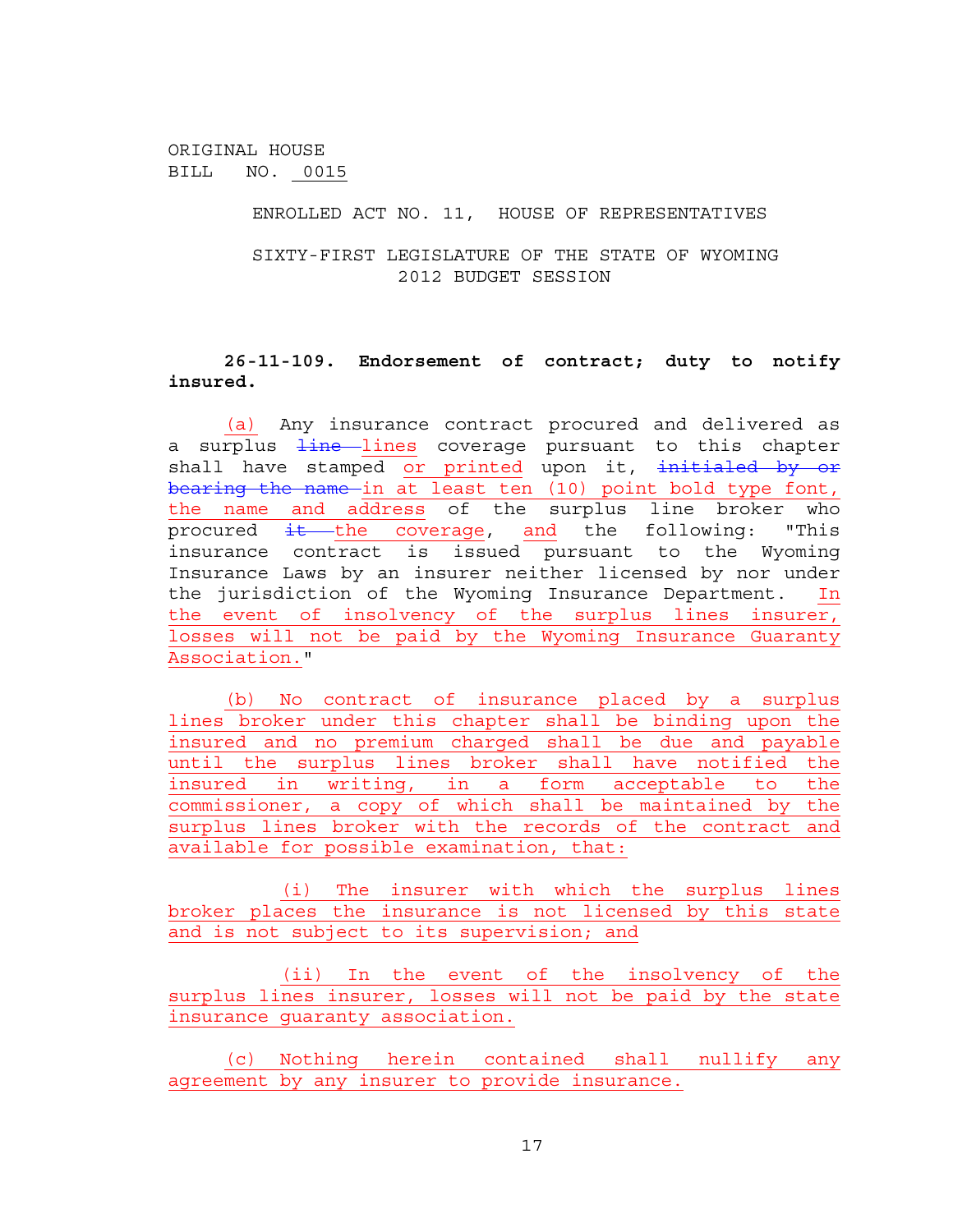### ENROLLED ACT NO. 11, HOUSE OF REPRESENTATIVES

SIXTY-FIRST LEGISLATURE OF THE STATE OF WYOMING 2012 BUDGET SESSION

# **26-11-110. Enforceability and validity of nonadmitted insurance.**

Insurance contracts procured as surplus line coverage from unauthorized insurers in accordance with this chapter are fully valid and enforceable as to all parties and shall be given recognition in all matters and respects to the same effect as like contracts issued by authorized insurers.

# **26-11-111. Liability of insurer as to losses and unearned premiums; applicability of section to insurers.**

(a) As to a surplus line risk which is assumed by  $a$ n unauthorized a nonadmitted insurer pursuant to this chapter, and  $if$  the premium thereon is received by the surplus line broker who placed the insurance, in all questions thereafter arising under the coverage as between the insurer and the insured the insurer is deemed to have received the premium due to it for that coverage. The insurer is liable to the insured for losses covered by the insurance and for unearned premiums which are payable to the insured upon cancellation of the insurance, whether or not the broker is indebted to the insurer with respect to the insurance or for any other cause.

(b) Each <del>unauthorized n</del>onadmitted insurer assuming a surplus line risk under this chapter subjects itself to the terms of this section.

# **26-11-112. Surplus lines broker's license; authority for issuance; application; fee; applicable law.**

(f)The commissioner may issue a resident surplus lines broker license to a qualified holder of a current property and casualty producer license if: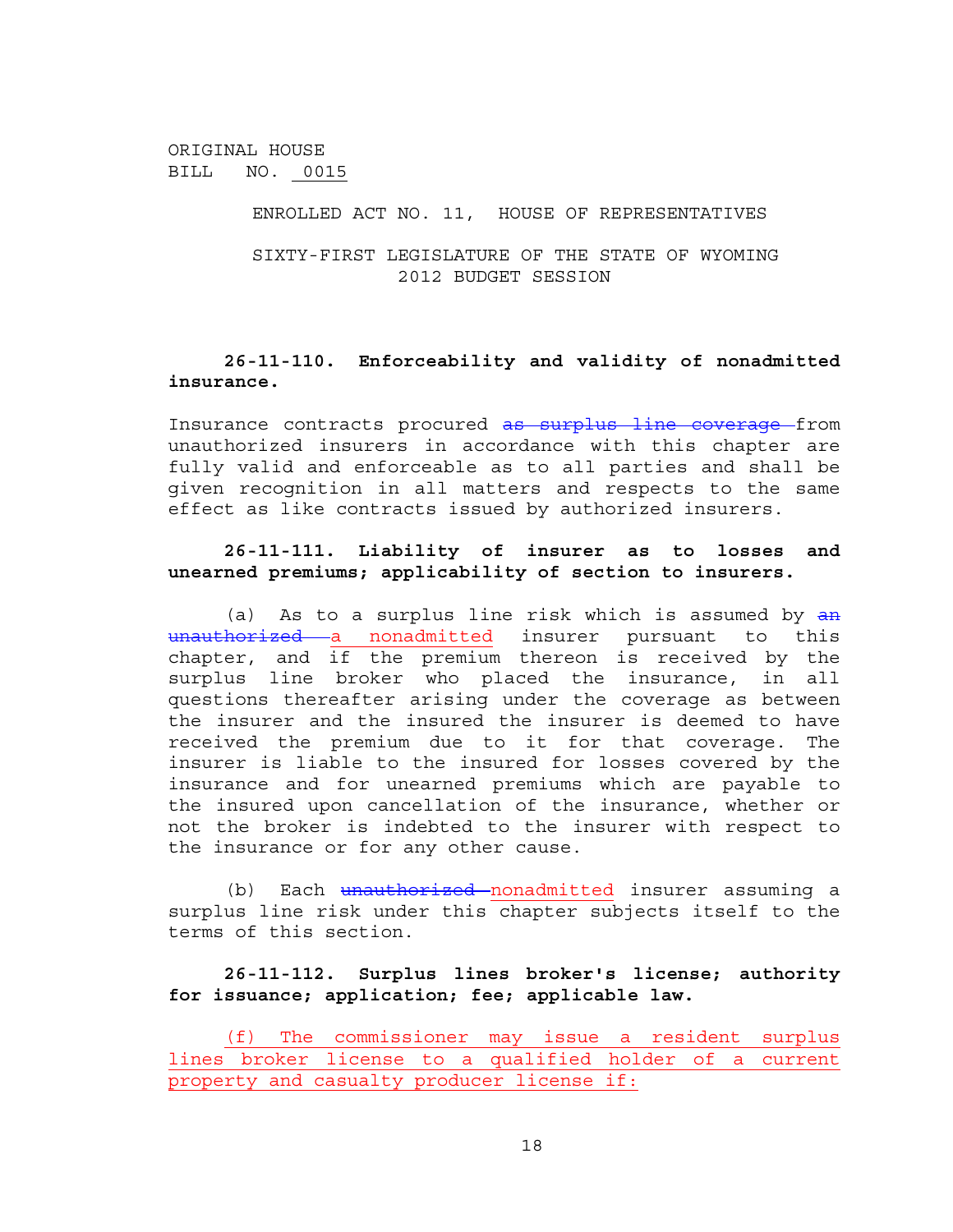ENROLLED ACT NO. 11, HOUSE OF REPRESENTATIVES

SIXTY-FIRST LEGISLATURE OF THE STATE OF WYOMING 2012 BUDGET SESSION

(i) The person has paid the fees set forth in W.S. 26-4-101(a);

(ii) The person has submitted or transmitted to the commissioner a completed uniform application;

(iii) The individual has taken and passed a written examination in a form prescribed by the commissioner; and

(iv) The person has established and continues to maintain an office in this state.

(g) A nonresident person shall receive a nonresident surplus lines broker license pursuant to the requirements of W.S. 26-9-208.

(h) A business entity acting as a surplus lines broker is required to obtain a surplus lines broker license. In addition to the requirements for licensure set forth in subsections (f) and (g) of this section; before approving the application the commissioner shall find that the business entity has designated a licensed surplus lines broker responsible for the business entity's compliance with the insurance laws, rules and regulations of this state.

(j) The commissioner may require any documents reasonably necessary to verify the information contained in an application.

(k) The commissioner shall waive any requirements for a nonresident surplus lines license applicant with a valid license from his home state, except the requirements imposed by this section, if the applicant's home state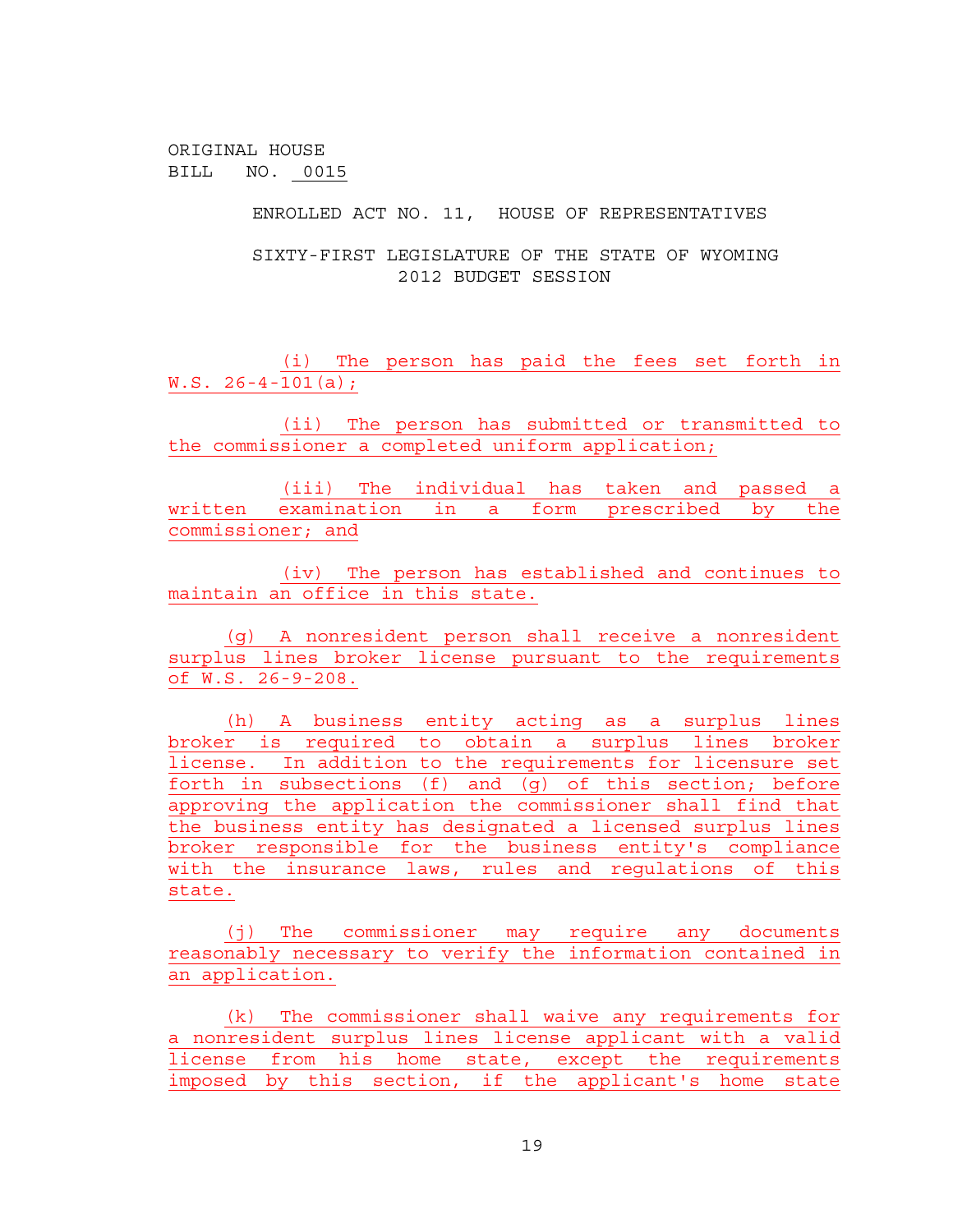ENROLLED ACT NO. 11, HOUSE OF REPRESENTATIVES

SIXTY-FIRST LEGISLATURE OF THE STATE OF WYOMING 2012 BUDGET SESSION

awards nonresident surplus lines licenses to residents of this state on the same basis.

(m) A business entity surplus lines broker license shall expire on March 31 in the second year following the issuance or renewal of the license, and an application for renewal shall be filed on or before the license expiration date upon payment of the continuation fee and compliance with other provisions of this section.

(n) The license and licensee are subject to chapter 9 of this title as provided in W.S. 26-9-201.

**26-11-113. Surplus lines broker's license; suspension or revocation; grounds; procedure.** 

(a) The commissioner may, after appropriate notice and opportunity for hearing pursuant to the Wyoming Administrative Procedure Act and in accordance with W.S. 26-2-125 through 26-2-129, place on probation, suspend, or revoke or refuse to issue or renew any surplus  $\frac{1}{10}$  lines broker's license or other license issued under this title, or may levy a civil penalty in accordance with W.S. 26-1-107 or any combination of actions for any one (1) or more of the following causes:

(iii) Removal of the resident surplus lines broker's office from this state;

(iv) Removal of the resident surplus lines broker's office accounts and records from this state during the period during which the accounts and records are required to be maintained under W.S. 26-11-116;

(v) Failure to make and file required reports when due;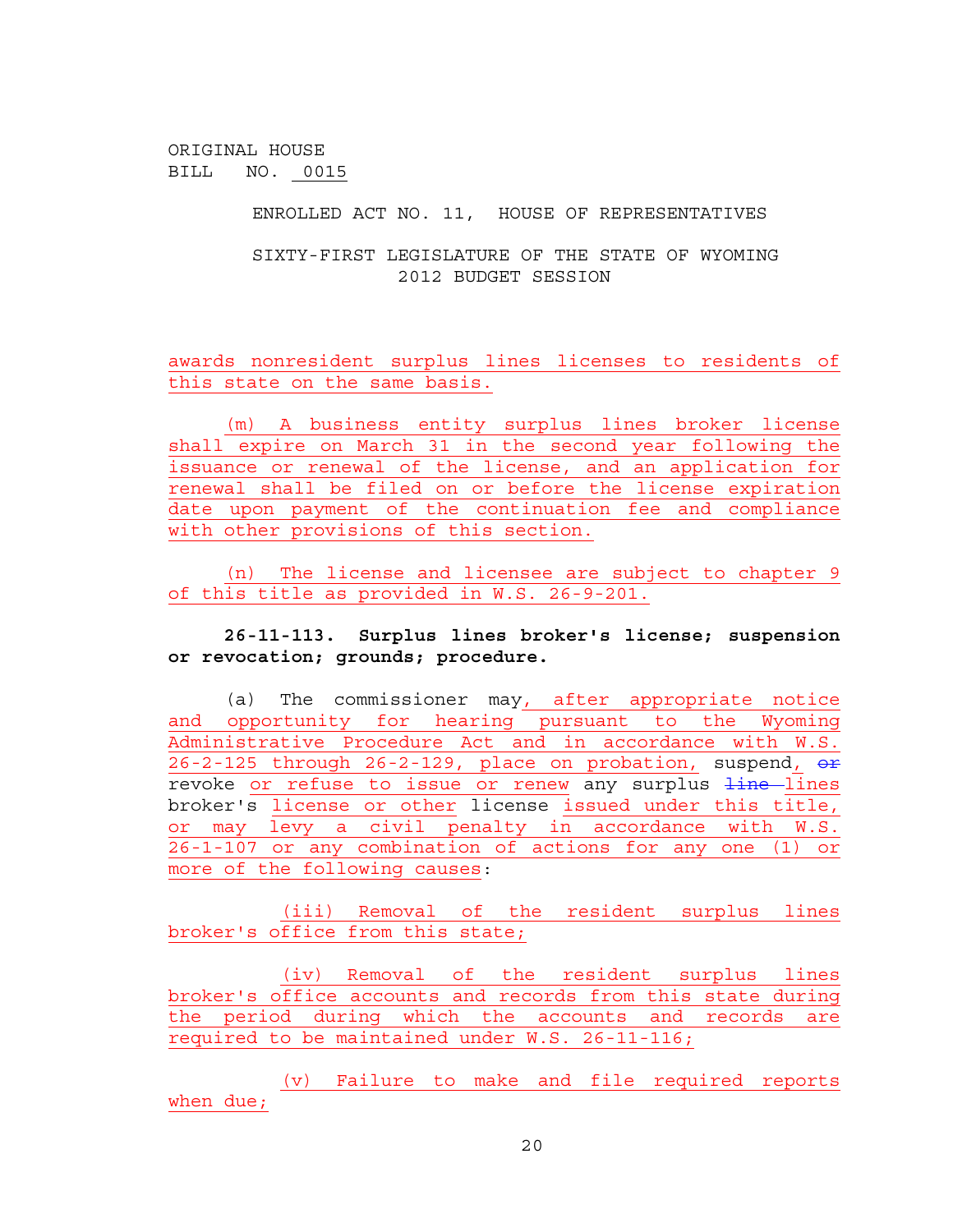ENROLLED ACT NO. 11, HOUSE OF REPRESENTATIVES

SIXTY-FIRST LEGISLATURE OF THE STATE OF WYOMING 2012 BUDGET SESSION

(vi) Failure to remit the tax on surplus lines premiums as provided in this chapter;

(vii) Failure to maintain a bond as required by W.S. 26-11-114;

(viii) Violation of any provision of this chapter; or

(ix) For any cause for which an insurance license could be denied, revoked, suspended or renewal refused under chapter 9 of this title.

**26-11-116. Records of broker; contents; examination.** 

(a) Each surplus lines broker shall keep in his office a full and true record of each surplus line coverage he procures, including a copy of each daily report, if any, lines insurance contract placed by or through the broker for which this state is the home state of the insured, including a copy of each the policy, certificate, cover note or other evidence of insurance he issues and any showing each of the following applicable items:

(i) Amount of the insurance, risks and perils insured;

(x) Amount of tax and other sums to be collected from the insured;

(xi) Allocation of taxes by state as referred to in W.S. 26-11-118;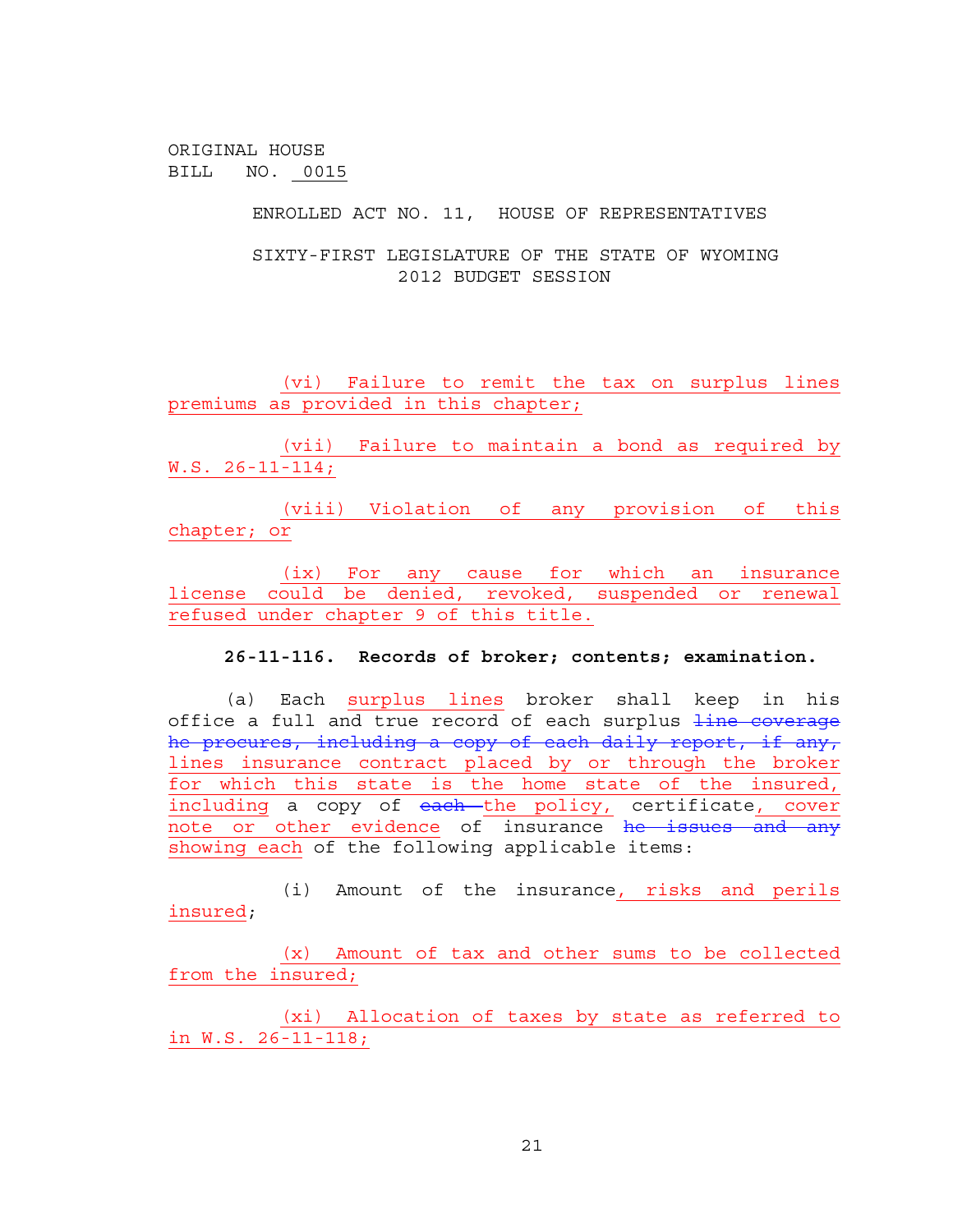ENROLLED ACT NO. 11, HOUSE OF REPRESENTATIVES

SIXTY-FIRST LEGISLATURE OF THE STATE OF WYOMING 2012 BUDGET SESSION

(xii) Identity of the producer, any confirming correspondence from the insurer or its representative, and the application; and

(xiii) Any other information the commissioner requires.

(b) The record of each contract shall be kept open at all reasonable times to examination by the commissioner at all times within without notice for a period of not less than five (5) years after issuance of the coverage to which it relates following termination of the contract. In lieu of maintaining offices in this state, each nonresident surplus lines broker shall make available to the commissioner any and all records that the commissioner deems necessary for examination.

**26-11-117. Annual report; summary of exported business.** 

(a) Each surplus lines broker, annually, on or before March 1, shall file with the commissioner a verified statement report of all surplus line insurance he transacted during the preceding calendar year.

(b) The <del>statement </del>report shall be on forms the commissioner prescribes and furnishes and shall show:

(ii) Aggregate gross premiums charged written;

(iv) Aggregate of net premiums; and

(vi) Amount of aggregate tax remitted to this state; and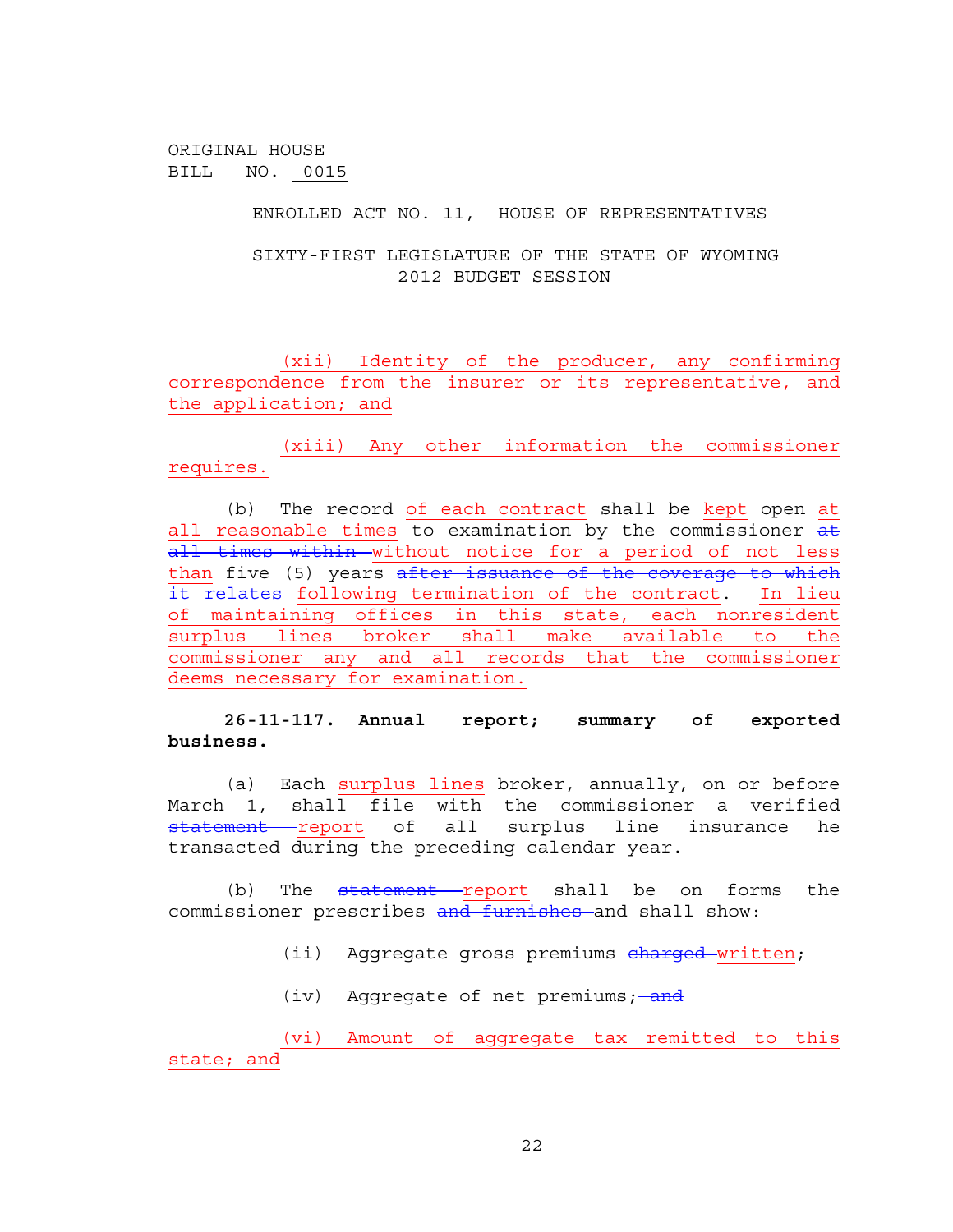ENROLLED ACT NO. 11, HOUSE OF REPRESENTATIVES

SIXTY-FIRST LEGISLATURE OF THE STATE OF WYOMING 2012 BUDGET SESSION

(vii) Amount of aggregate tax due or remitted to each other state for which an allocation is made pursuant to W.S. 26-11-118.

(c) More frequent reporting and tax payment may be required by participation in a multistate compact, reciprocal agreement or clearinghouse pursuant to W.S. 26-11-123.

(d) The report shall include the surplus lines broker's affidavit as to the diligent effort to place coverages with admitted insurers and the results thereof.

#### **26-11-118. Tax on surplus lines.**

(c) In addition to the full amount of gross premiums charged by the insurer for the insurance, every surplus lines **producer** broker shall collect and pay to the commissioner a sum equal to three percent (3%) of the gross premiums charged, assessments, membership fees, subscriber fees, policy fees and service fees less any return premiums, for surplus lines insurance provided by the surplus lines **producer** broker. Where the insurance covers properties, risks or exposures located or to be performed both in and out of Wyoming, the sum payable shall be computed based on:

(d) The tax on any portion of the premium unearned at termination of insurance having been credited by the state to the surplus lines producer broker shall be returned to the policyholder directly by the surplus lines producer broker. The surplus lines producer broker is prohibited from rebating, for any reason, any part of the tax.

(e) Annually, on or before March 1, each surplus lines broker shall pay the premium tax due for the policies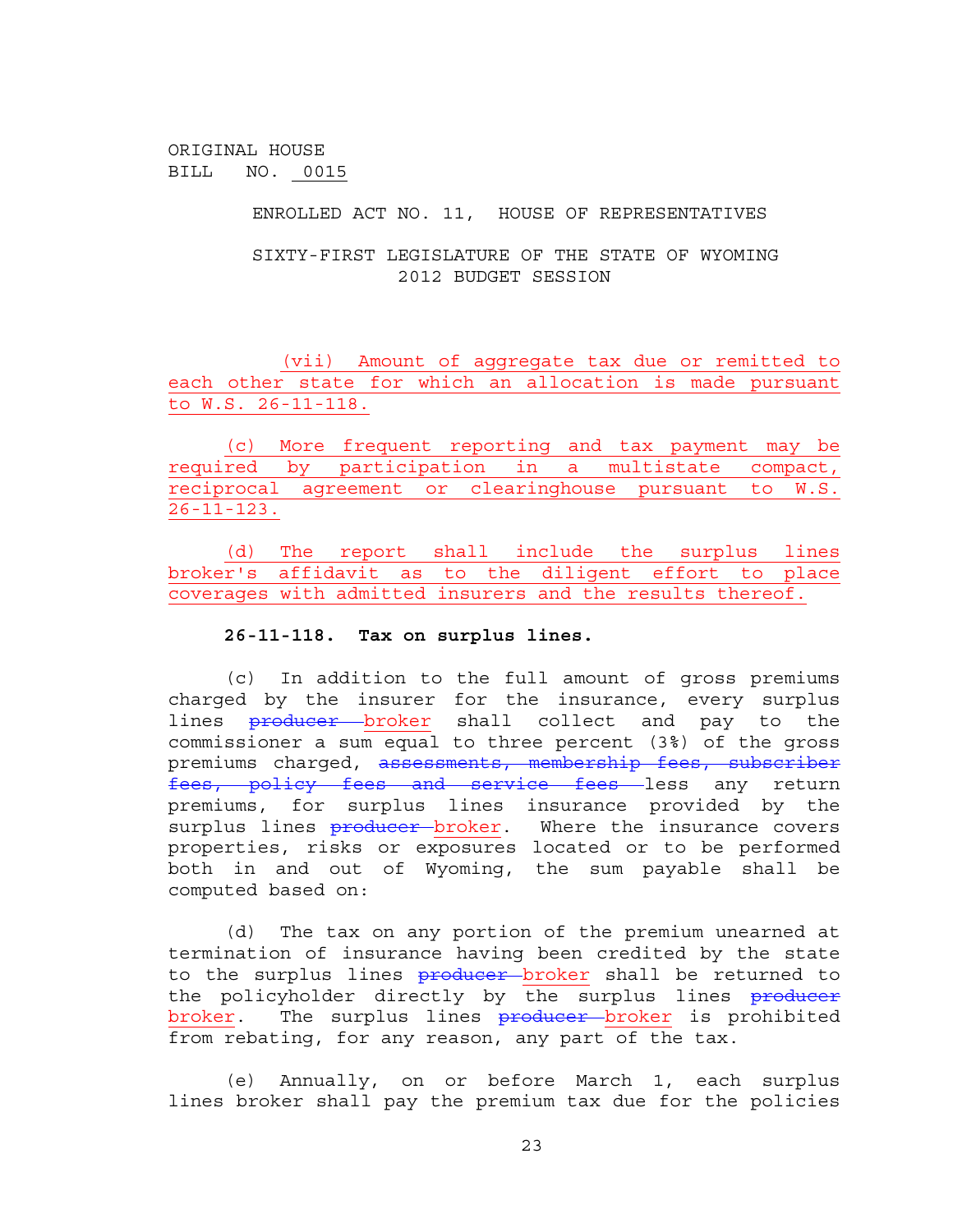ENROLLED ACT NO. 11, HOUSE OF REPRESENTATIVES

SIXTY-FIRST LEGISLATURE OF THE STATE OF WYOMING 2012 BUDGET SESSION

written during the preceding calendar year as shown by his annual statement report filed with the commissioner unless more frequent reporting and payment is required by participation in a multistate compact, reciprocal agreement or clearinghouse pursuant to subsection (g) of this section. The surplus lines broker shall pay interest on the amount of any delinquent tax due, at the rate of nine percent (9%) per year, compounded annually, beginning the day the amount becomes delinquent.

(f) If a surplus lines policy procured through a surplus lines <del>producer b</del>roker covers properties, risks or exposures only partially located or to be performed in Wyoming, the tax due shall be computed on the portions of the premiums which are attributable to the properties, risks or exposures located or to be performed in this state. In determining the amount of premiums taxable in Wyoming, all premiums written, procured or received in Wyoming shall be considered written on properties, risks or exposures located or to be performed in Wyoming, except premiums which are properly allocated or apportioned and reported as taxable premiums of a reciprocal state.

(h) The commissioner is authorized to utilize the allocation schedule included in the nonadmitted insurance multistate agreement for the purpose of allocating risk and computing the tax due on the portion of premium attributable to each risk classification and to each state where properties, risks or exposures are located.

# **26-11-119. Failure to file report or pay tax; penalty.**

If Any licensed surplus lines broker or insured who independently procures insurance, who fails to file his annual statement, or fails to remit the tax provided by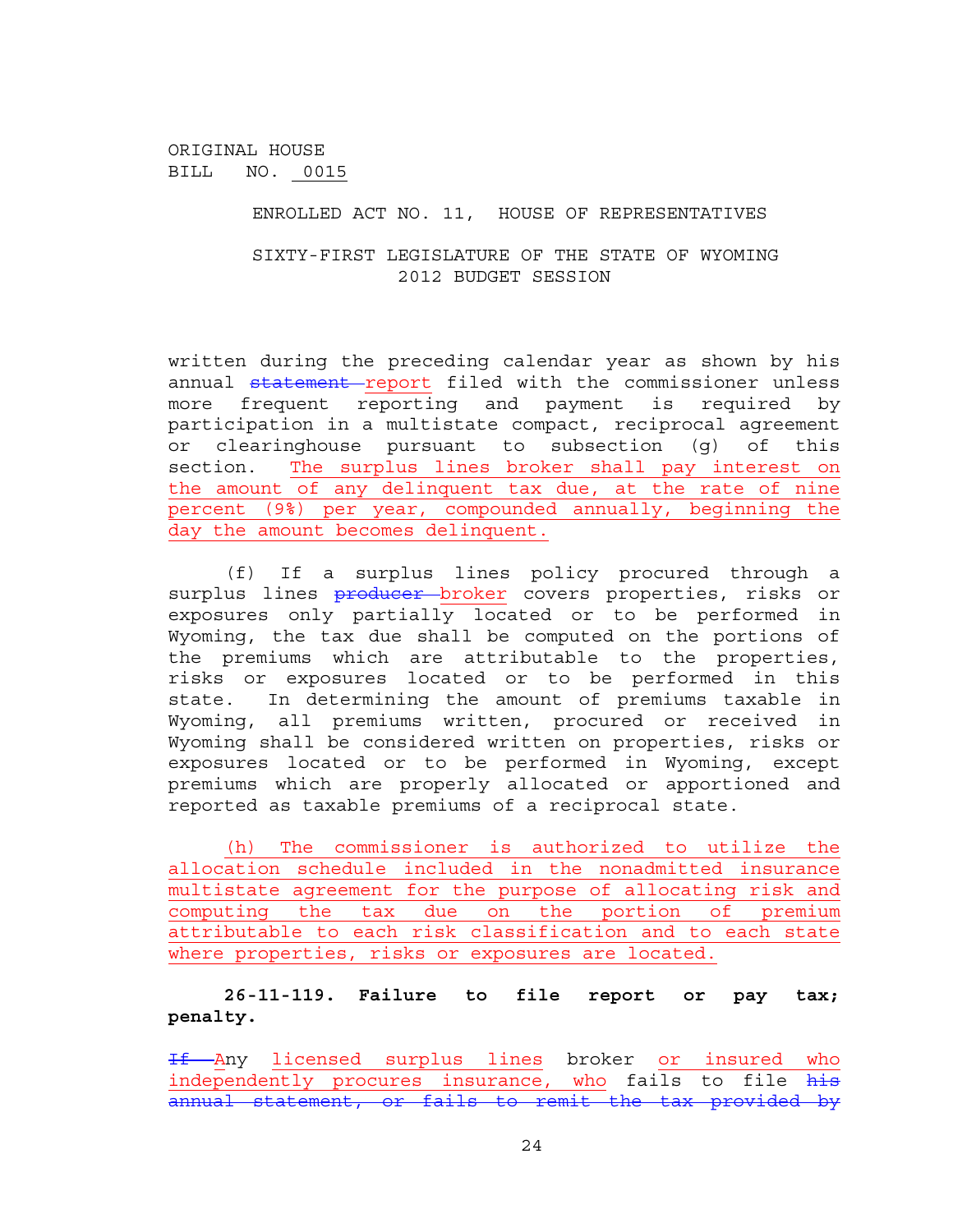ENROLLED ACT NO. 11, HOUSE OF REPRESENTATIVES

SIXTY-FIRST LEGISLATURE OF THE STATE OF WYOMING 2012 BUDGET SESSION

W.S. 26 11 118, prior to April 1 after the tax is due, and if in the commissioner's opinion the failure is without just cause, the broker is liable for a twenty-five dollar (\$25.00) fine a report in the form and within the time required or provided for in W.S. 26-11-117 or 26-11-124 may be fined up to twenty-five dollars (\$25.00) per day for each day of the delinquency commencing with April 1 continues, beginning the day after the report was due until the date the report is received. The tax may be collected by distraint, or the tax and fine may be recovered by an action the commissioner institutes in any court of competent jurisdiction. The surplus lines broker or insured who independently procures insurance shall pay interest on the amount of any delinquent tax due as required by W.S. 26-11-118(e).

**26-11-120. Service of process against nonadmitted insurer.** 

(a) <del>An unauthorized A</del> nonadmitted insurer shall be sued, upon any cause of action arising in this state under any contract it issues as a surplus line nonadmitted insurance contract pursuant to this chapter, in the district court of the county in which the cause of action arises.

## **26-11-122. Disclosure to commissioner of insurance placed with nonadmitted insurer.**

Any person for whom insurance is placed with an unauthorized nonadmitted insurer, upon the commissioner's order, shall produce for his examination all policies and other documents evidencing the insurance and shall disclose to the commissioner the amount of gross premiums paid or agreed to be paid for the insurance. If the person refuses